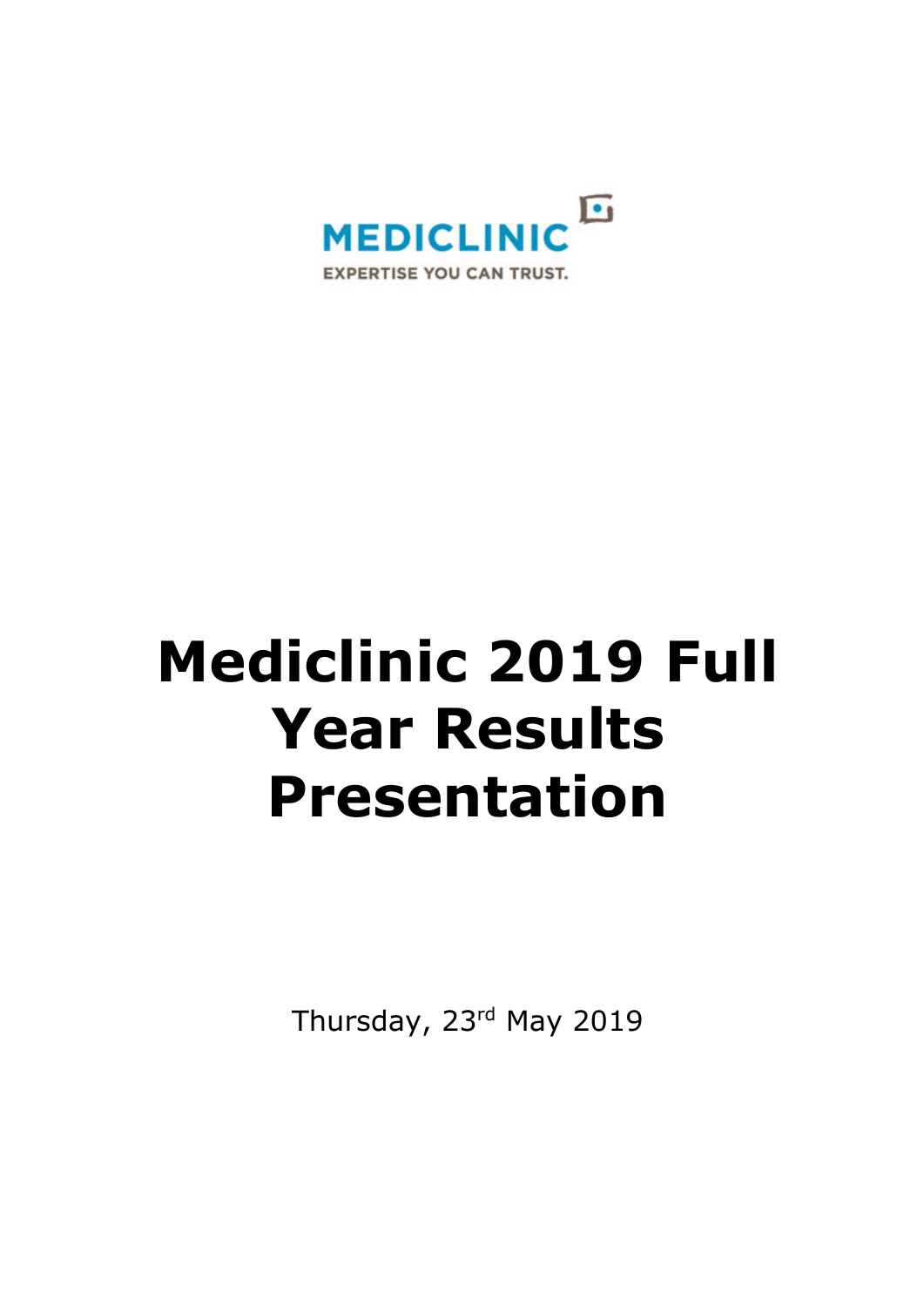**Operator:** Welcome to your conference call. Ladies and gentlemen, thank you for standing by. Welcome to today's Mediclinic International 2019 Full Year Results Presentation. At this time all participants are in a listen-only mode. There will be a presentation followed by a question and answer session, at which time if you wish to ask a question you will need to press star and one on your telephone and wait for your name to be announced. I must advise you that this conference is being recorded today, Thursday, 23<sup>rd</sup> May 2019. I would now like to hand the conference over to your speaker today, Dr Ronnie Van Der Merwe, CEO, Mediclinic International. Please go ahead, sir.

# **Introduction**

Dr Ronnie Van Der Merwe *CEO, Mediclinic International Plc*

## **Welcome**

Thank you, operator. Good morning and welcome to Mediclinic International 2019 Full Year Results audio webcast. I'm Ronnie Van Der Merwe, Group CEO and I'm joined today by Jurgens Myburgh, Group CFO and James Arnold, Head of Investor Relations. Thank you very much for taking time to join us this morning, following the release of our – the release of our financial results announcement in London, as well as on the Johannesburg stock exchanges.

## **Agenda**

 I'm going to take you through an introduction and some operational summaries across the Group's three divisions and then ask Jurgens to unpack the numbers in detail. After that I'll spend a few minutes on the strategic positioning of Mediclinic as well as the way forward.

#### **Financial Summary**

If we can maybe refer to the first page, the financial summary page. I would like to just highlight a few points. It's almost a year since I took over as CEO of the Group and it's been a busy year with our senior executive team spending a lot of time traveling overseas to ensure the divisional teams have the necessary support, with clear direction and long-term strategic focus in mind. There have been – there've clearly been some challenges which we faced but we've also addressed them and delivered quite a lot. As a Group we've come together and supported the teams across the divisions to deliver on a number of strategic projects and goals.

Together with the divisions, the Clinical, Procurement, ICT, Human Resources and Analytics teams that sit across the Group have delivered excellent results. Together they've improved performance, they aligned structures and processes across their organisation, built new, longterm relationships, negotiated important contracts and most significantly enabled the divisions to focus their time and effort in addressing the needs of their patients, doctors, funders, as well as regulators in the respective markets in which we operate.

These efforts culminated in Group year-end numbers which are very much in line with expectations as well as with the details we disclosed in last month's trading update. They clearly reflect the significant impact of regulatory challenges on the Hirslanden division. But Jurgens will take you through the financial results in detail shortly. Meanwhile I'm pleased to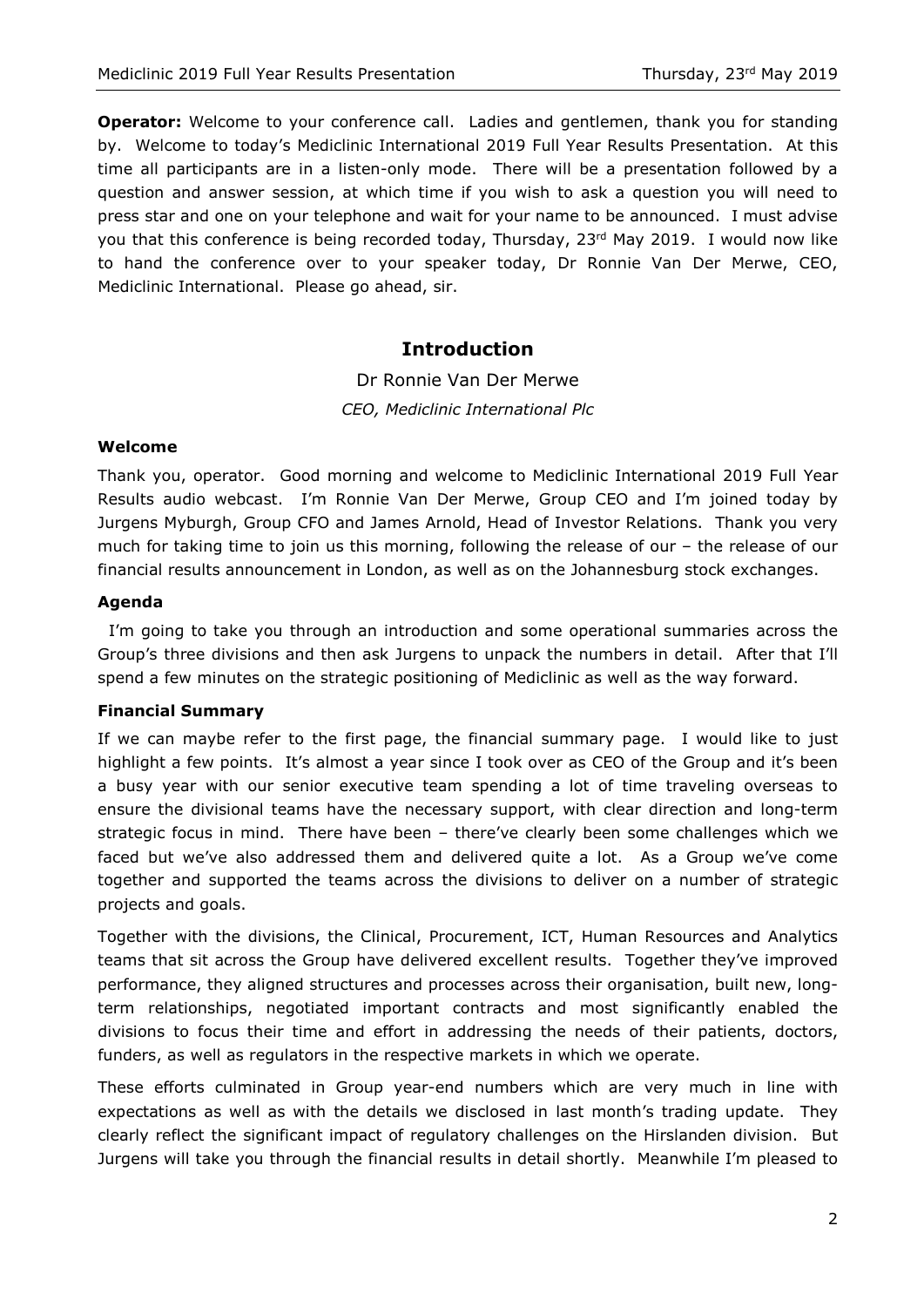report that trading so far in the New Year is in line with expectations across all three divisions and guidance for financial year 2020 remains unchanged.

## **Operational Summary**

On the next page, operational summary page, the operational performance across the three divisions was good this year despite the various macroeconomic, regulatory and competitive environments we experienced across our different divisions. We have a lot to be proud of and the teams have worked very hard to deliver on our objectives.

### *Adapting Hirslanden to Swiss healthcare requirements*

In Hirslanden the focus has been to adapt the business to the changing regulatory environment in Switzerland. An area which has been significantly impacting all public and private healthcare providers. We started to see the benefits from the actions we have taken concerning the performance of Hirslanden in the second half of the year. As a result, we met our 16% EBITDA margin guidance. I expect the momentum from the various initiatives to continue into the new financial year as cost savings, efficiencies and revenue opportunities are the delivered and the final phase of outmigration of care regulatory changes works its way through the business in the first nine months of financial year 2020.

## *Continued deliver of operational excellence*

In Southern Africa continued excellent operational delivery and cost management meant that the EBITDA margin was maintained at recent levels. The focus for Mediclinic Southern Africa remains the delivery of value-based care across acute hospital and day case clinic environment. It is in this area, the latter area of day case clinics and other – in other areas across the continuum of care where we see potential for growth opportunities. And we will build on our own internal knowledge as well as that of Intercare, which we are invested in, to capitalise on these opportunities over the coming years.

## *Strategy yielding a period of sustained growth*

At Mediclinic Middle East the operational highlight was the successful opening of the 182-bed Mediclinic Parkview Hospital in southern side of Dubai, which has performed well. Our strong brand and reputation for clinical excellence in that region provides me with confidence that Mediclinic Parkview will be a great success within our Middle East portfolio. Supporting our sustained growth in the region are the projects at Mediclinic [Inaudible] Hospital and Mediclinic Airport Road Hospital in Abu Dhabi, which remain on track for completion over the next 12 months. And also the continued business and operational improvements following the acquisition of Al Noor in 2016.

# **Operational Review**

Dr Ronnie Van Der Merwe *CEO, Mediclinic International Plc*

## **Operations**

#### *Hirslanden*

I'm going to spend a bit of time on Hirslanden itself, on the – on the next page. Looking at the operations of Hirslanden it's safe to say we are in a different place to where we were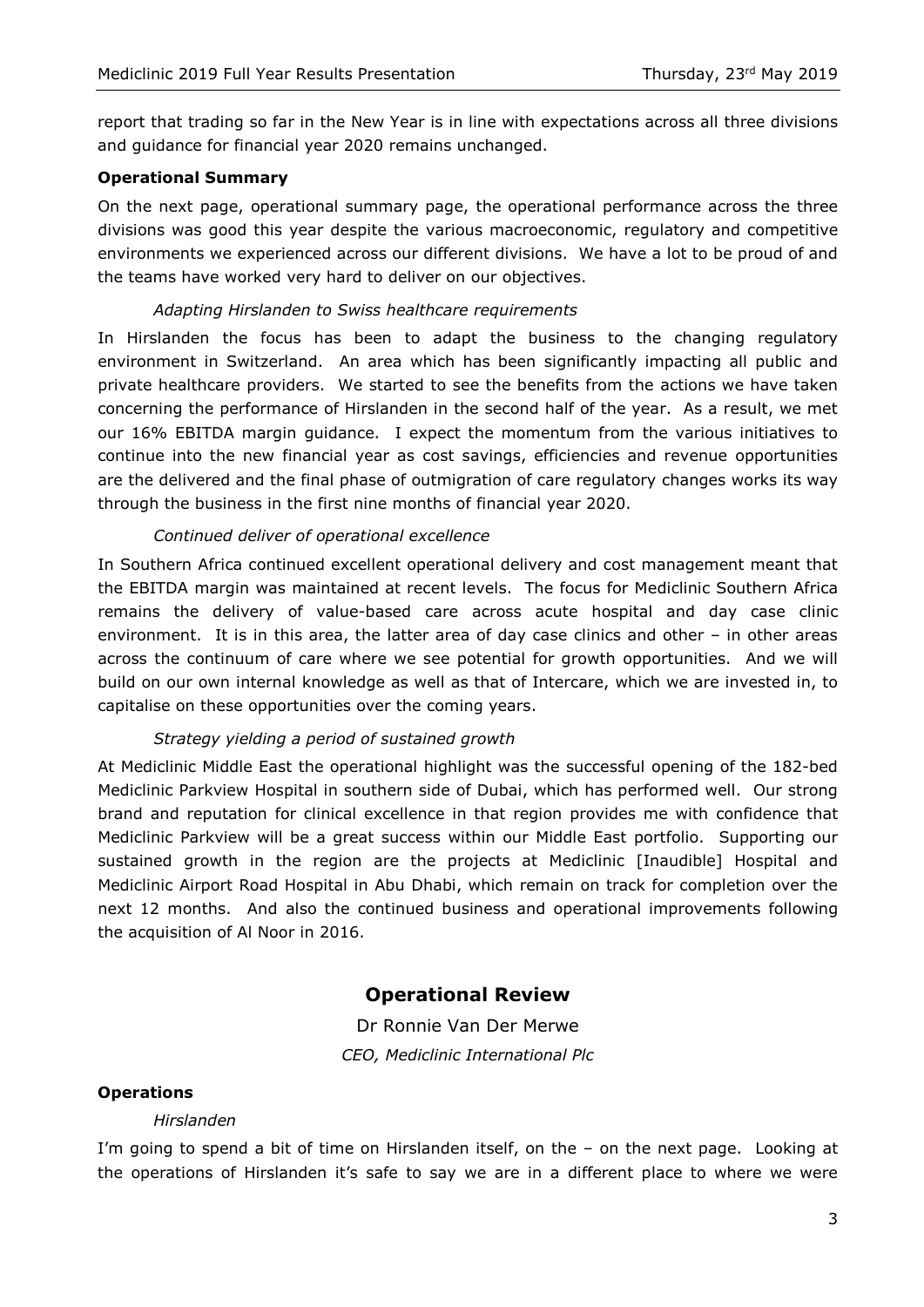when we presented our half year results in November of last year. At that point we were in the middle of a rapidly-changing regulatory environment with many uncertainties to deal with. Our senior executive team have worked tirelessly with the Hirslanden management team to develop and implement the necessary plans to adapt the business to the changing regulatory environment. As you know, these changes have been driven by tariff reductions and the outmigration of care. The effects of the latter are most clearly seen in the paragraph on – in not the paragraph, the graph on the right where successful back-filling of spare capacity created by outmigration has come from the general insured population.

There's still more for us to do but today we're in a much better place with more clarity as to the impacts of these changes on our business and more importantly having the right action plans in place to deal with it. We gathered the combined resources from across the whole Group to work with the new management team in Switzerland over the recent months, which delivered operational improvements and I know that the Hirslanden team, as well as the rest of us, are energised and focused on delivering the necessary changes that will ensure we maintain our leading market position in Switzerland.

## **Swiss Regulatory Environment**

## *Significant tariff reductions*

On the next slide, the regulation in Switzerland, the two specific regulatory changes that I've already mentioned, TarMed and outmigration are by now well-known to you all. These have played out as we described back at the half year results and we have more clarity in the future performance of the business. I just want to remind you that the significant impact of the TarMed tariff reductions in now in the base, having been implemented on  $1<sup>st</sup>$  January 2018. The outmigration of care changes started to have an impact on Hirslanden's financial performance back in July 2017 already. We are now in the final phases of this change and with around half of our remaining hospitals that had not been impacted by outmigration, now being affected in the first nine months of financial year 2020 on a comparative basis. The effect Hirslanden will be fully in the base from  $1<sup>st</sup>$  January 2020.

## **Hirslanden**

## *Benefitted from actions taken*

On the next page on benefits from actions taken, at the half year results we presented a list of near-term actions which we were taking to adapt to the regulatory changes. And I'm very pleased with the delivery by the team in Switzerland. As you can see from this slide we achieved much in a short space of time. On the top line we were able to continue to attract patients to back-fill the spare capacity created by outmigration. This was supported by a net increase in doctors partnering with Hirslanden during this year. Attracting and retaining doctors and staff is supported by our leading clinical reputation in Switzerland as demonstrated by our excellent IQM results. Also our improved employee engagement, despite the challenging environment, demonstrates that we have maintained our standing as employer of choice.

Achieving our 16% EBITDA margin was the result of the relentless focus on cost management and efficiencies as we adapt the business model in Switzerland. And deliver appropriate care settings for the growing day case and outpatient activities. Hirslanden's procurement cooperation agreement with Sana in Germany, combined with the efforts of our Group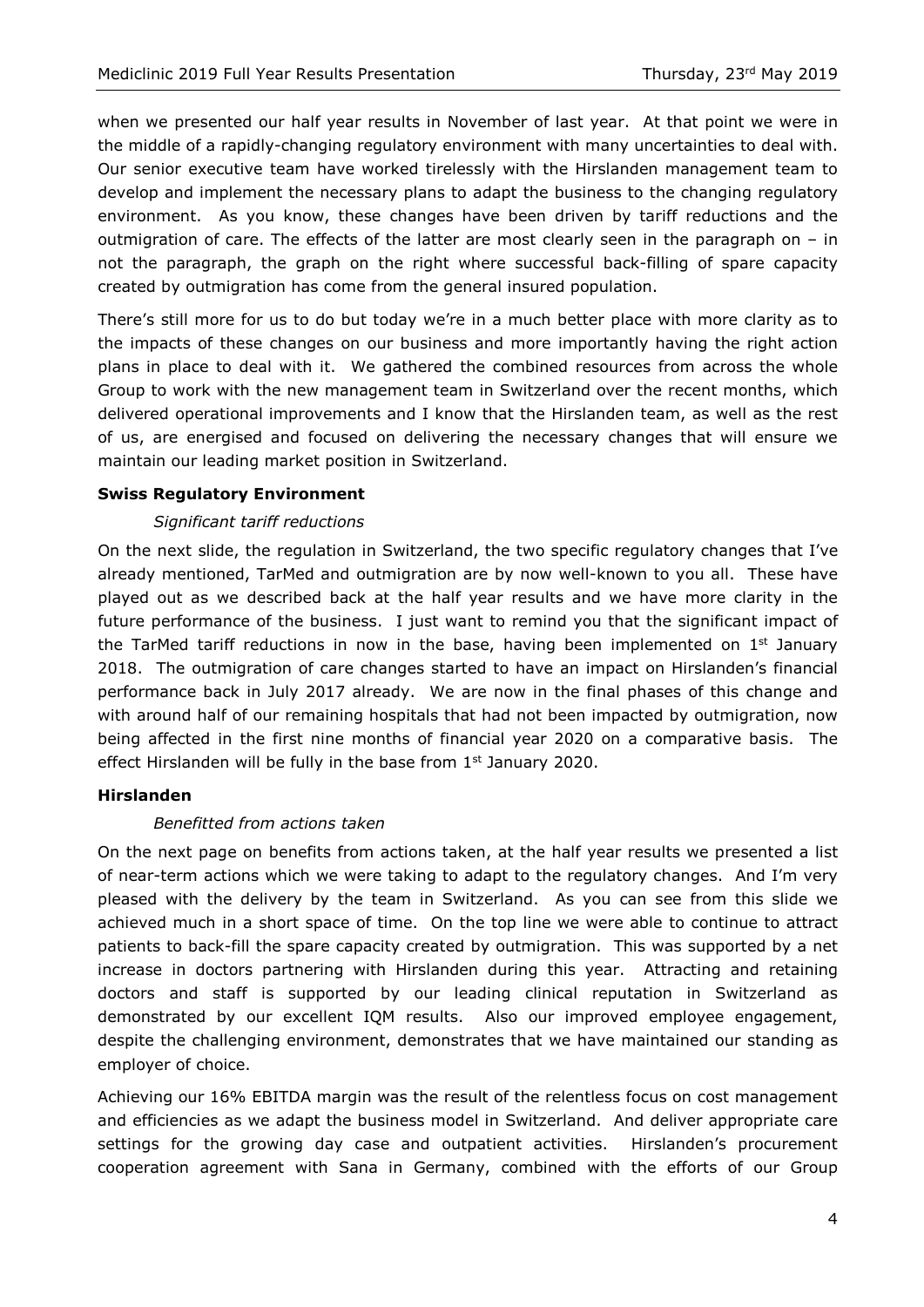Procurement function, was a very important development and will continue to create value as we move forward.

We opened our second day case clinic at the main train station in Luzern. That in addition to the Zurich day case clinic we have at [Inaudible] and we will open two more in the coming year. Across nearly all our other hospitals we have implemented in-house day case optimisation plans which allow the hospitals to improve the profitability of carrying out this work without the requirements for additional capacity. The knowledge and experience across the Group in this field has helped to drive this project forward and we will benefit from this work in future as day case surgery activities increase.

Infrastructure investment in day case – in the day case setting isn't as capital-intensive as in the acute hospital environment. This, combined with our disciplined approach to capital allocation and appropriately adjusting the maintenance capital expenditure spent in Switzerland for the new environment, gave us the ability to reduce capex by 28% compared to original budget. As a result, we delivered strong free cash flow generation, something we will remain focused on in future.

## *Medium-term actions*

On the next page – on the next page we talk about medium-term actions. So on to the medium-term actions that will support Hirslanden's operating performance. Much of what I've described already will benefit the division over the coming years but it's important to highlight a few additional points. Firstly, in support of our local team I've become personally involved in our engagement with government and will continue to do so. The purpose of this engagement is to construct a dialogue, to understand government's perspective on how we can add additional value to the Swiss healthcare sector and to highlight the value we already bring through superior clinical outcomes, high levels of patient experience and the efficiencies in doing so.

Secondly, the multi-year Hirslanden 2020 business transformation projects annual investment levels are now peaking. This is a complex project that has required significant investment over the years but will deliver significant cost savings and operational efficiencies in the coming years. Deliverables include a standardised electronic health record and back office business application installation throughout the entire Hirslanden. This enables centralised back office functions, a significant reduction in ICT cost and complexity, as well as the ability to scale up the organisation if and when necessary.

#### **Operations**

#### *Southern Africa*

That concludes comments on Switzerland, if we can carry on to Southern Africa on the next page. Once again, excellent operational delivery and cost management from the team there to deliver stable margins in what is a challenging macro environment. We also leverage our brand and strong market position across all the provinces in South Africa and continue to build on the support of our respected doctors and nurses to deliver high quality care. Our investment in improving clinical performance is showing positive results and we will continue to strengthen our structures and processes to enable our improvement efforts.

It's also worth noting that we've been heavily involved in all the various engagements regarding the Health Market Enquiry and the National Health Insurance processes. We are –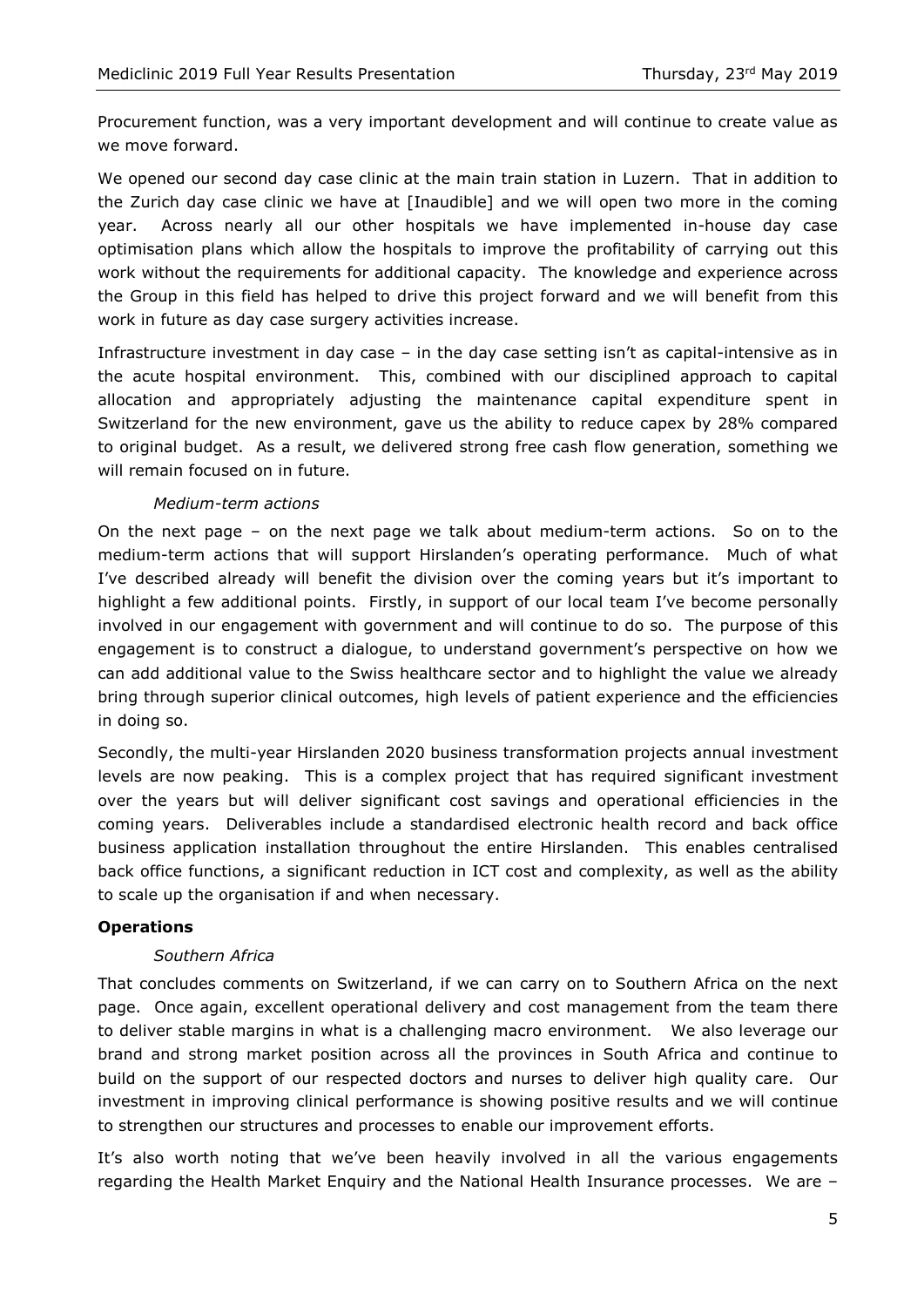both are still ongoing with reports expected to be published later this year. We are also participating in other engagements with government in order to jointly formulate practical solutions to the many challenges facing the healthcare industry in South Africa.

## *Investing across the continuum of care*

On the next page, investing across the continuum of care, there are opportunities for Mediclinic to further expand in Southern Africa across the continuum of care. Our unique strategy of co-locating our day case clinics with our biggest and busiest hospitals is a success based on the feedback we received from patients, doctors and insurers. It also allows us to free-up much needed bed capacity in the main hospitals for higher acuity work. But not all hospitals will end up with co-located day case clinics. In this we are following a similar approach as in Hirslanden by streamlining the day case processes to mirror the efficiencies reached in freestanding day case clinics.

The advantage of this approach is that where appropriate we can better utilise the asset base we already have. We currently have fully functioning, co-located day case clinics at Limpopo, [Inaudible], Newcastle, [Inaudible] and Welkom, as well as four Intercare facilities. In addition, we will open new facilities at Nelspruit and [Inaudible] this year, followed by four more in financial year 2021. Together, these new facilities will add 13 hospitals and 109 beds to our portfolio.

But it's not just day case clinics where we are investing in and where further opportunities lie. And as you can see from the diagram on the right, other related business opportunities are actively being reviewed as well. Building on the work already done in the Middle East and Switzerland, we are also considering an electronic health record and digital platform in Southern Africa. And we expect to make an investment decision later this year. And that concludes comments about Southern Africa.

#### **Operations**

#### *Middle East*

On to the Middle East operations on the next page. Despite the current macro-economic and competition environment, the broader Middle East region presents a huge opportunity for Mediclinic to deliver world class quality of care and excellent patient experience in different care settings and with transparent, sustainable value-based care at its core. That's why we continue to invest in selective projects in Dubai and Abu Dhabi. The investment we made in the business and operational changes in Abu Dhabi are starting to come through and will provide steady future growth. Mediclinic Airport Road, for example, is performing well since we changed our market segment strategy at the beginning of last year. The graph on the right illustrates how the mix in Abu Dhabi has changed.

But the highlight of this year in the Middle East has been the successful commissioning of a new Mediclinic Parkview Hospital. Since the end of September the hospital has been rapidly ramping up its activities and has already established a strong reputation in this area. The financial performance of the facility's exceeding our original business case.

#### *Middle East growth drivers*

On to the Middle East growth drivers on the next page, the gradual long-term growth of Mediclinic is supported by a number of strategic investments and operational measures. As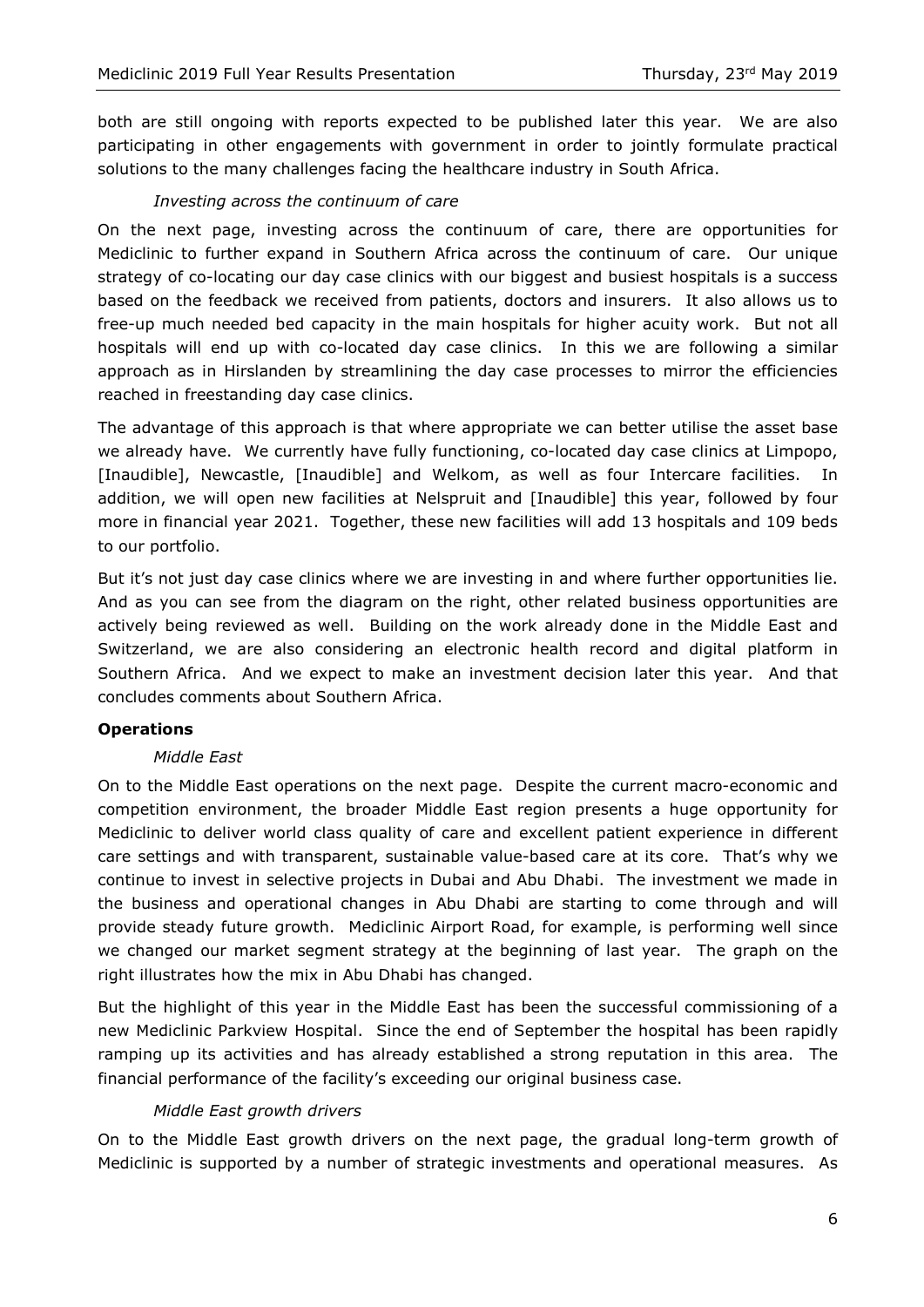you can see on the right-hand side, two new projects are on track to be delivered in the next 12 months and those are the renovation of the ground and mezzanine floors at Mediclinic Al Noor Hospital, as well as the 100-bed expansion and the comprehensive cancer centre at Mediclinic Airport Road Hospital. Together these two projects, along with the continued rampup of Mediclinic Parkview Hospital, will give positive momentum to our Middle East business.

Across the continuum of care we actively look at the investment opportunities that can enhance Mediclinic's presence in the region. This year we invested in the Bourn Hall in vitro fertility business and two additional mall-based, day case and outpatient clinics. And it's possible that given the current macro-economic environment small consolidation opportunities may present themselves or may naturally take some capacity out of the market over there.

Operationally our focus is to actively increase the acuity of our inpatient mix, to increase the occupancy within the existing facilities and the new expansion projects, and to increase our inpatient activities, which is particularly relevant in Abu Dhabi where around 75% of our revenue is generated through outpatient activities. This will only be possible by building a strong clinical reputation, brand and trust in our inpatient services in the Abu Dhabi region. I'm confident that these growth drivers will support Mediclinic Middle East as it continues to grow, targeting a 20% EBITDA margin from the current 13%.

So with that operational review done, I'm now going to hand over to Jurgens to take you through the numbers in detail. Thank you, Jurgens.

# **Financial Review**

Jurgens Myburgh *CFO, Mediclinic International Plc*

## **Adjusted Group**

#### *Income statement*

Thank you very much Ronnie, and good morning everyone. Starting with the Group income statement, all on an adjusted basis, Group revenue was up 2% year-on-year and up 4% in constant currency. The reasonable growth in the Southern Africa and Middle East divisions was in contrast to the more modest growth in Switzerland which was impacted by the outmigration of care and tariff reductions, that we've spoken about and that Ronnie highlighted as well.

EBITDA was down 4% as a direct result of the revenue impact in Switzerland, which was only partially offset by the benefits of the actions that we took, especially in the second half of the year, combined with stable margins in Southern Africa and the Middle East. Operating profit then was down 11% to £330 million. Depreciation and amortisation is up 12% to £163 million, in line with our continued investment in the business, like Mediclinic Parkview in Dubai, supporting future growth, enhancing patient experience and clinical quality, and also driving efficiencies in the business.

The net finance cost line benefitted from the refinancing on more attractive terms in all three divisions during the current and also the prior financial year. Excluding exceptional non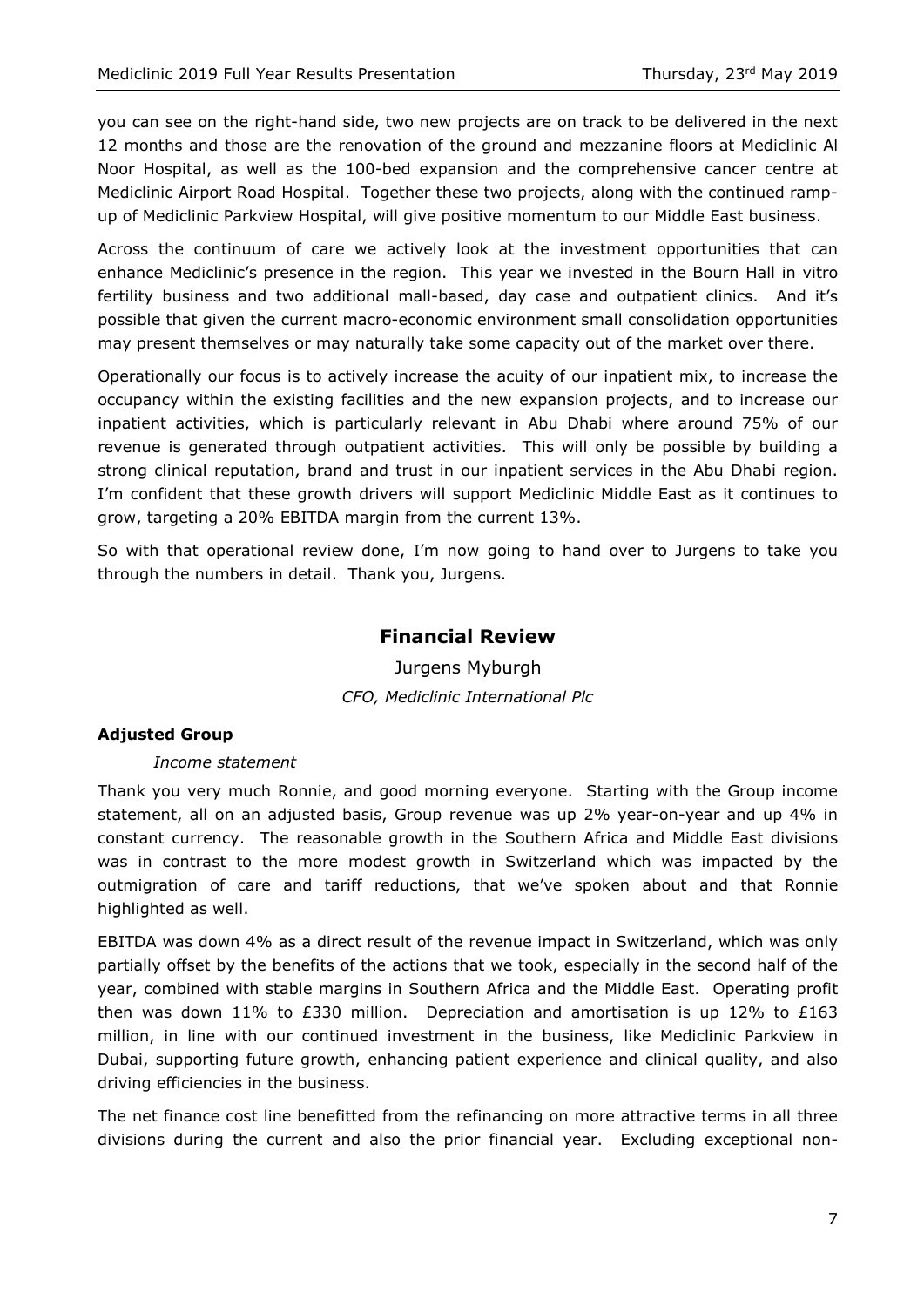deductible charges, the normalised effective tax rate was 20.4%, which is more or less in line with the prior year, if not slightly lower, due to a lower average tax rate in Switzerland.

Income from associates, as you know, is largely from Spire. You may have seen Spire reporting last week that they had had a good start to the year and were on track to meet market expectations for the full year. And so then adjusted earnings, down  $10\%$  to £198 million, with adjusted earnings per share also down 10% to 26.9 pence, in line with market expectations. The proposed final dividend per share is 4.7 pence, resulting in a total dividend for the year of 7.9 pence, which is the same as last year.

#### **Group Revenue**

#### *Analysis*

Over the page on Group revenue analysis, reporting currency was a net headwind across the portfolio for the year. You can find the details and the rates in the appendix. With that in mind, just looking at revenues then for Hirslanden we had modest revenue growth of 2.5% in CHF which was attributable to the acquisition of both Les Grangettes, which was included for six months, and the base effect of the acquisition of Linde, which was only in for nine months in the prior financial year. Revenue per admission declined by 2% which impacted revenue and margins.

In Southern Africa revenue increased by 5% in ZAR terms in a continued weak macroeconomic and flat private medical insurance membership environment, which Ronnie described earlier as well. Bed days sold increased by 0.6% but if you adjust out the acquisition of Intercare bed days sold were down 0.1%, indicating softer trading in the second half of the financial year.

In the Middle East revenue was up 7% in AED, despite a lack of tariff increases in calendar years 2018 and 2019. After adjusting for the impact of IFRS 15 that reclassified these allowances to revenue. The second half increase of 9% included the benefit from the new Parkview Hospital for just about six months.

#### **Adjusted EBITDA**

#### *Analysis*

Over the slide on EBITDA, for Hirslanden the effect of the TarMed tariff is actually lower average revenue per admission, was partially offset by the cost savings and efficiency gains that we spoke about at the half year as well. With adjusted EBITDA down 10.3% in CHF. Southern Africa's adjusted EBITDA increased by 4.3% in ZAR driven by the strong operational performance and cost management for which the team is well-known. Including the loss associated with the start-up of the Parkview Hospital, adjusted EBITDA in the Middle East increased by 7% in AED.

#### **Group**

#### *Balance sheet summary*

Over the page then on the balance sheet, here currency largely increased the reported numbers relative to local currency, except for Southern Africa, which declined quite materially. The fixed asset base includes an increase of £232 million on capital projects and fixed asset additions as well as the acquisition of Les Grangettes and other small purchases which added approximately  $E152$  million of assets including goodwill. In line with the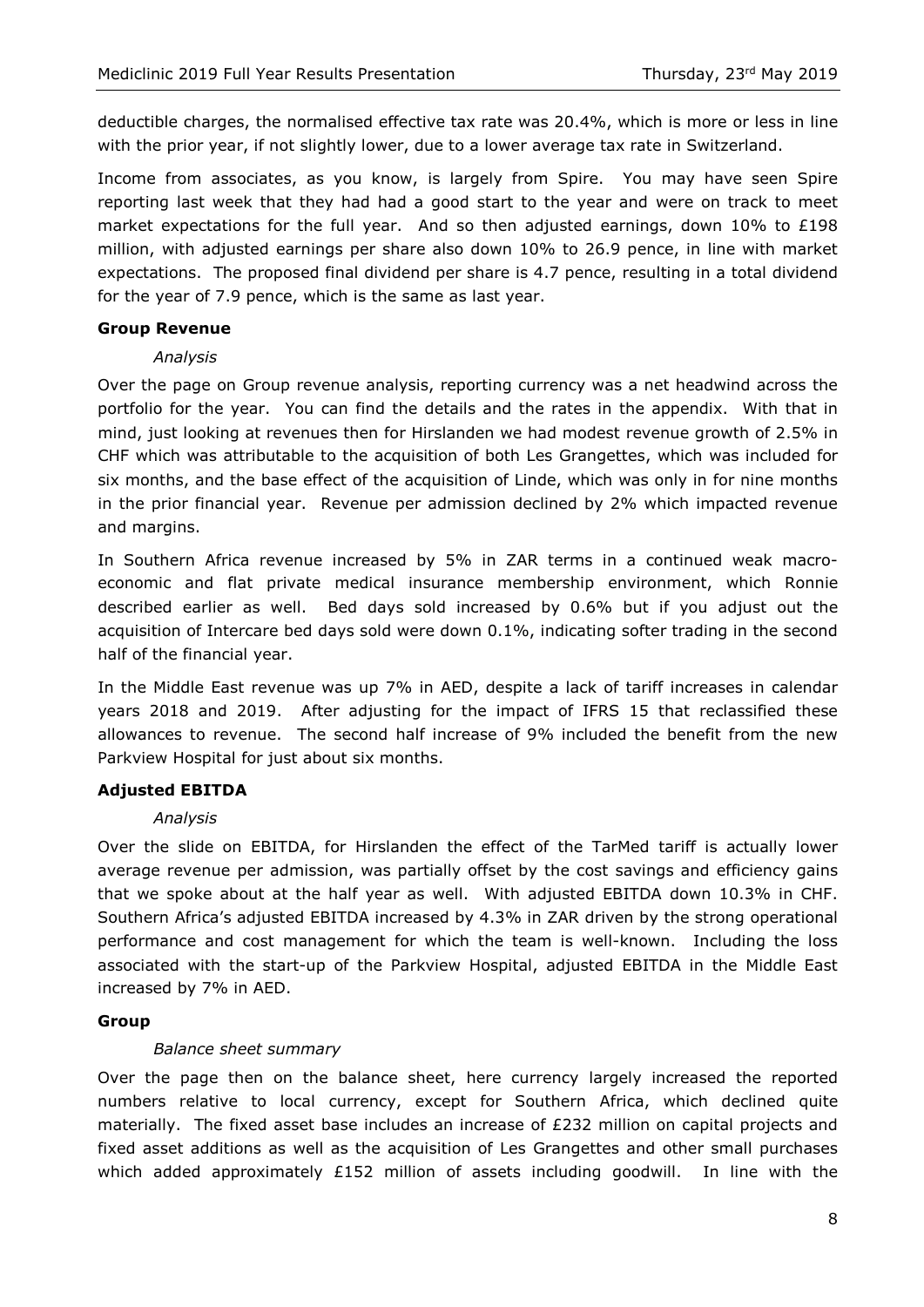requirements if IFRS non-financial assets are considered for impairment when indicators are identified at an individual CGU level. In Switzerland the changes in the market and regulatory environment continued to effect some of our key inputs to the review and gave rise to impairment charges recorded against properties and trade names at the half year of £43 million and £55 million respectively. And then an additionally  $£143$  million charge against properties at year end. The impairment charges are non-cash and excluded from adjusted earnings and remain sensitive to reasonably possible changes and key assumptions, including cash flow projections, long-term growth and also the discount rates. At the half year an impairment charge of £164 million was recorded against the carrying value of Spire with no further impairment charge at year end.

The Group continues to follow a strategy of responsible leverage which we've spoken about, largely using the asset base to secure cost-efficient borrowings. These are incurred in the same currency as the underlying cash flows of the divisions to avoid FX fluctuation risks and that is ring-fenced with no cost guarantees or cost defaults through one division to another. We successfully refinanced the Southern African and Middle East borrowings in August and September of this financial year, or last calendar year. As Hirslanden has the highest value of fixed assets and lowest cost of borrowing across the Group we do follow the deliberate strategy of raising the majority of our funding in Switzerland.

On a Group basis leverage at the end of the period was at 3.5x EBITDA and we maintain sufficient cash flow generation and financing flexibility across the entire Group to fund continued investment in the business and incremental growth, all whilst maintaining headroom to our covenants. In Switzerland we've actively negotiated a favourable adjustment to the covenants to reflect the impact of recent regulatory changes on the profitability of the business, providing us with material headroom.

#### *Cash flow summary*

Over the page to cash flows, cash flow generation is, and has always been, a key focus area across the Group. We've continued to generate strong operating cash flows with conversion – converting adjusted EBITDA to cash from operations at 91%. With all three operating divisions in line with our expectation. We do continue to seek improved conversion in the Middle East through reducing debtor days. In line with our disciplined approach to returns oriented capital allocation, maintenance capex as a percentage of revenue was 2.9% this financial year. Expansion capex and acquisitions for the year totalled approximately  $E220$ million reflecting an active decision to invest in future growth opportunities. As I referenced earlier, Parkway being significant amongst those.

## *Capital expenditure*

Over the page on capex, in addition to ongoing routine maintenance currently the Group's capex in this and also the next financial year is largely driven by expansion in the Middle East, upgrades in Southern Africa and investment in system architecture to support ongoing efficiency gains and digitisation in Hirslanden, as well as in the Middle East. The FY20 capex budget is expected to reduce by 11% to £207 million. During the year Hirslanden invested a total of CHF 95 million in maintenance and expansion capex, aligning the division's investment plans with the changing Swiss healthcare environment. Mediclinic Southern Africa continues to expand across the continuum of care with, as Ronnie mentioned earlier, six day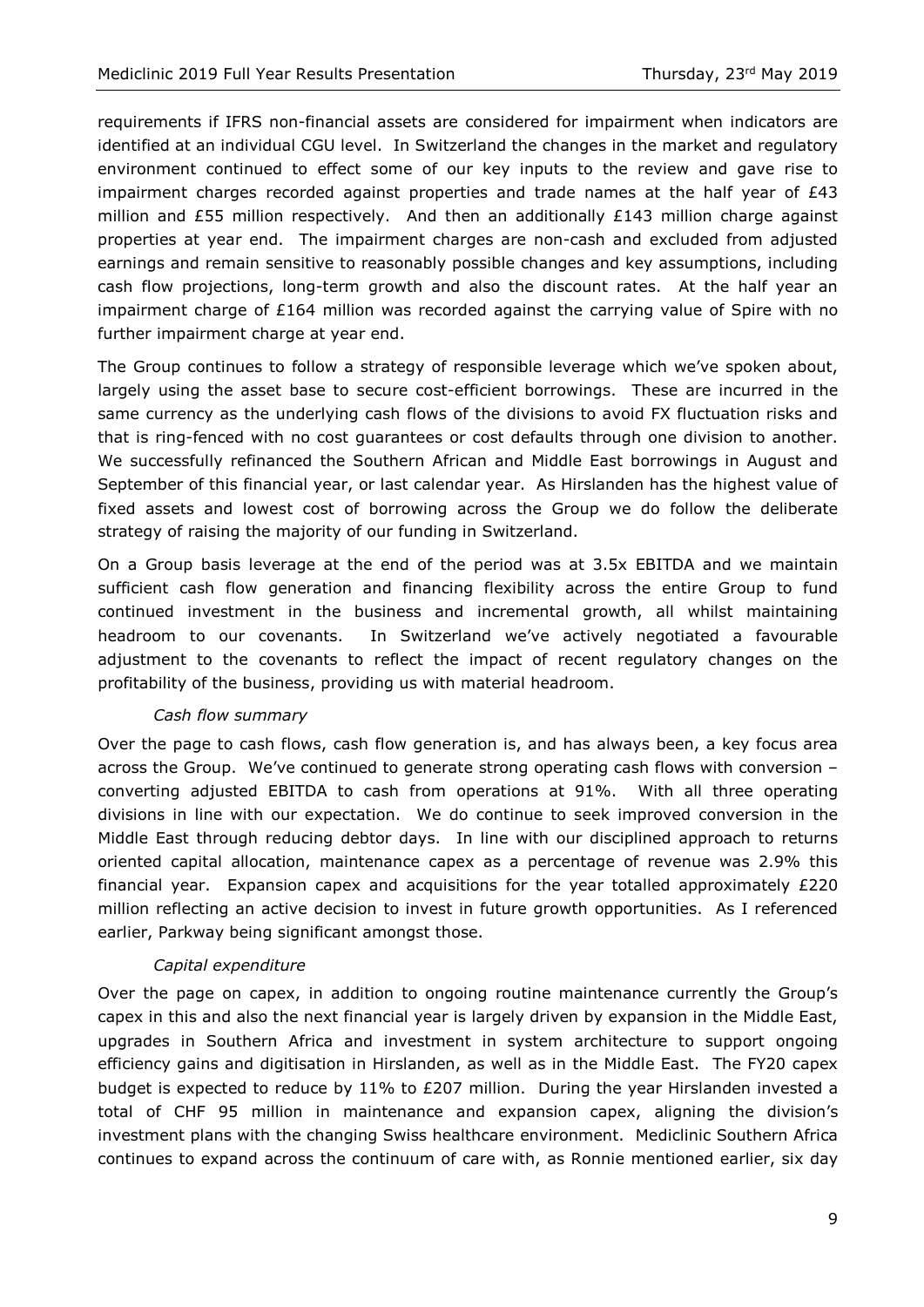case clinics scheduled for construction in the next two financial years and the opening of the new [Inaudible] Hospital later this year.

In FY19 the Middle East division spent almost half of its total capex on the new Parkview Hospital with further expansion capex invested into the chronic [inaudible] work implementation. With the Parkview Hospital now opened it's expected that expansion capex will be materially lower in the coming years, despite ongoing investment in Airport Road and Al Noor hospitals, which support future growth, and also the EHR project. We currently expect the levels of expansion capex to trend down further in FY21 as projects in our current pipeline are completed and we focus on growing the capacity we've – growing into the capacity we've got.

As the Group's cyclical and project capital expenditure requirements mature we will continually evaluate our capital allocation model with consideration to other uses including debt amortisation and also returns to shareholders.

#### **Hirslanden**

## *Financial overview*

And then looking at each of the divisions in turn, starting with Hirslanden. As Ronnie mentioned earlier, following the regulatory impacts affecting the first half performance we've benefitted in the second half from actions taken to adapt the business in Switzerland. Excluding the contributions from Linde and Grangettes, revenue was down 2% year-overyear. Outpatient revenues were marginally down as the TarMed tariff was largely offset by volume increases and small acquisitions. In the inpatient environment volumes were flat, indicating that we were able to [inaudible] the volume losses we had due to outmigration. However, the average revenue per case was down 2%, predominantly due to the increased proportion of general insured patients within the mix.

On the cost side we were CHF 21 million below budget due to the cost savings and personnel efficiencies that we also spoke about at half year. This was marginally behind our target at half year but still a good achievement from the team in the short space of time. And there is good momentum on these projects continuing in the new financial year as well. Underlying costs increased by around 1% in line with total activity, which implies that the increased head office spend due to HIT2020 integration costs and inflationary increases were offset by cost savings that we spoke about.

After including Les Grangettes then the result was that adjusted EBITDA declined 10% to CHF 285 million with a second half margin of 17.6% supported by seasonality and actions taken to moderate the financial impact of the regulatory changes in the second half of the year. Depreciation and amortisation was up 13% to CHF 124 million with the acquisition of Linde and Grangettes and also capitalised HIT2020 project costs, as well as the amortisation of trade names, contributed to this charge. The refinance of the – of the Hirslanden debt facilities reduced the annualised finance cost by approximately CHF 20 million and these savings are now in the base. The debt remains unhedged, a position that is continually monitored.

Cash conversion at 97% was in line with our expectations. We do expect to continue the rollout of HIT2020 to potentially have an effect on cash conversion, particularly in the process-intensive revenue cycle management environment, but are focused on reducing this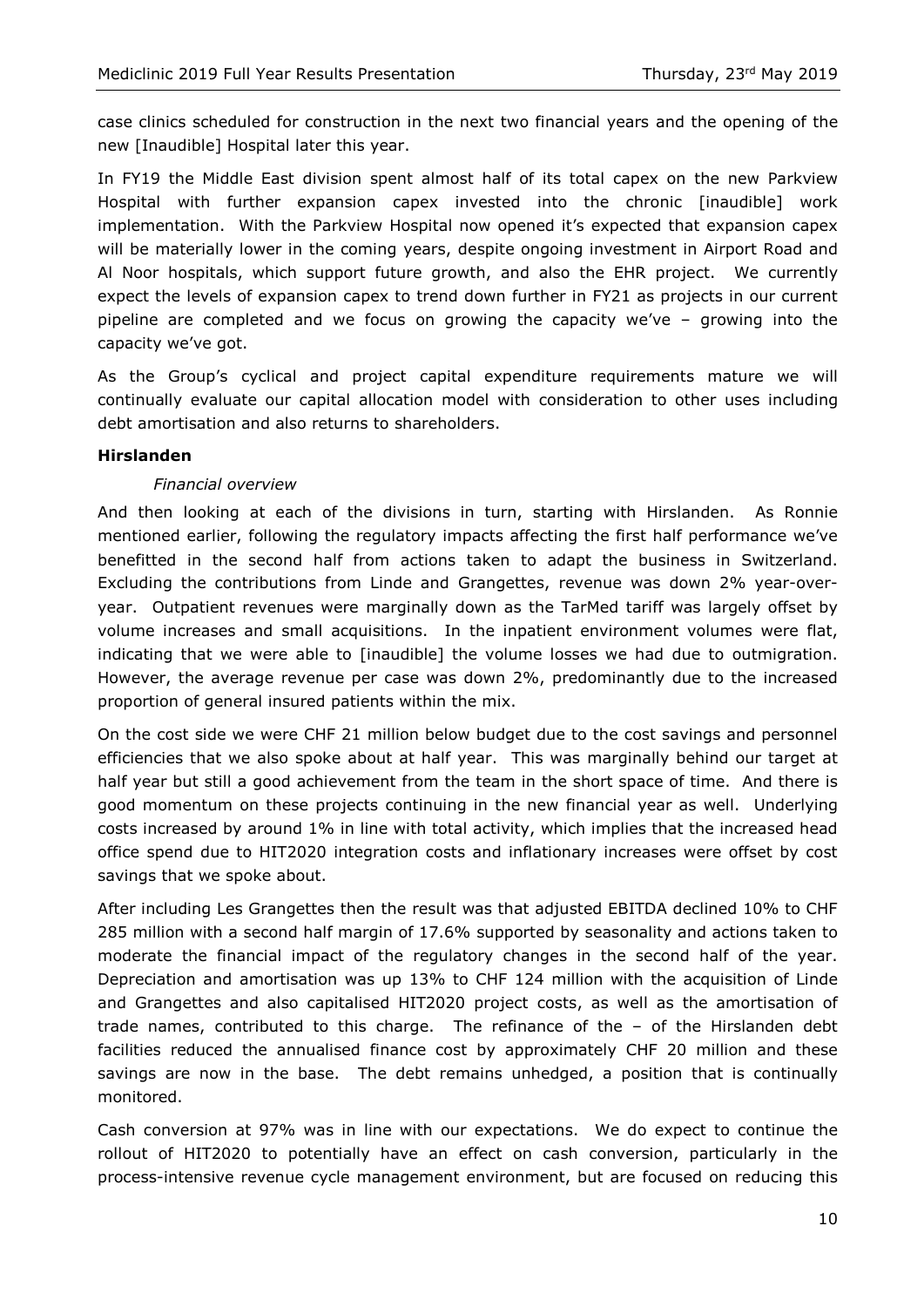to the minimum. As discussed earlier, we reduced maintenance expansion capex to CHF 95 million to align the operating cash flow generation of the business. As a result the free cash flow after debt servicing, which include interest at CHF 25 million and a scheduled annual amortisation of CHF 50 million, was around CHF 70 million.

On the guidance then in FY20 Hirslanden expects modest revenue growth, reflecting the continued integration of Clinique des Grangettes. Under the current regulatory environment Hirslanden will be impacted by a further nine months comparable effect in FY20 from the national outmigration of [inaudible] programme that was implemented from 1<sup>st</sup> January 2019, which we anticipate will have a similar impact to the current year on inpatient revenues. The anticipated cost management and efficiency savings are likely to be more than offset by reduction in tariffs and the operational effects of outmigration, with the FY20 EBITDA margin expected to be around 15% with the inclusion of Les Grangettes. Over the medium-term and assuming no further regulatory changes are implemented, the operating performance is expected to be supported by the benefits from the Hirslanden 2020 strategic project and structural efficiencies being implemented in the division, which Ronnie also referenced earlier.

## **Mediclinic Southern Africa**

#### *Financial review*

Turning then to Southern Africa where revenue increased by 5% to just short of ZAR 16 million with the continued weak macro-economic environment and flat private medical insurance membership. Bed days sold, as I said earlier, increased by 0.6% and average revenue per bed day increased by 4.3%, more or less in line with inflation. The revenue contribution in this financial year from the majority investment in the Intercare Group of four day case clinics, four sub-acute hospitals and one specialist hospital for four months was ZAR 60 million. Underlying bed days sold, excluding Intercare, were down 0.1% on the prior year. Adjusted EBITDA increased by 4% to ZAR 3.3 billion, resulting in an adjusted EBITDA of 21.2% broadly in line with the previous years.

Depreciation and amortisation increased by 12%, mainly resulting from recent major facility upgrades as well as the additional Intercare in the second half. Some increase is still expected in FY20 as we go through the current upgrade cycle. Net finance costs decreased by 2% due to lower rates and interest received on cash balances. With rates now back up that will be reflected in next year's numbers. The division converted 96% of adjusted EBITDA into cash generated from operations.

And then onto the guidance for FY20, Mediclinic Southern Africa expects volume growth of around 1% which largely reflects the additional capacity from Intercare day case clinics that were consolidated from December last year. In line with our strategic objectives and continued focus on improving clinical quality and patient experience, further investment will be made in employees and information communication technology during this financial year. This, together with the expected lower margin contribution from Intercare and the ramp-up of the new Mediclinic [Inaudible] facility which we'll rent, is anticipated to result in an EBITDA margin of around 20%.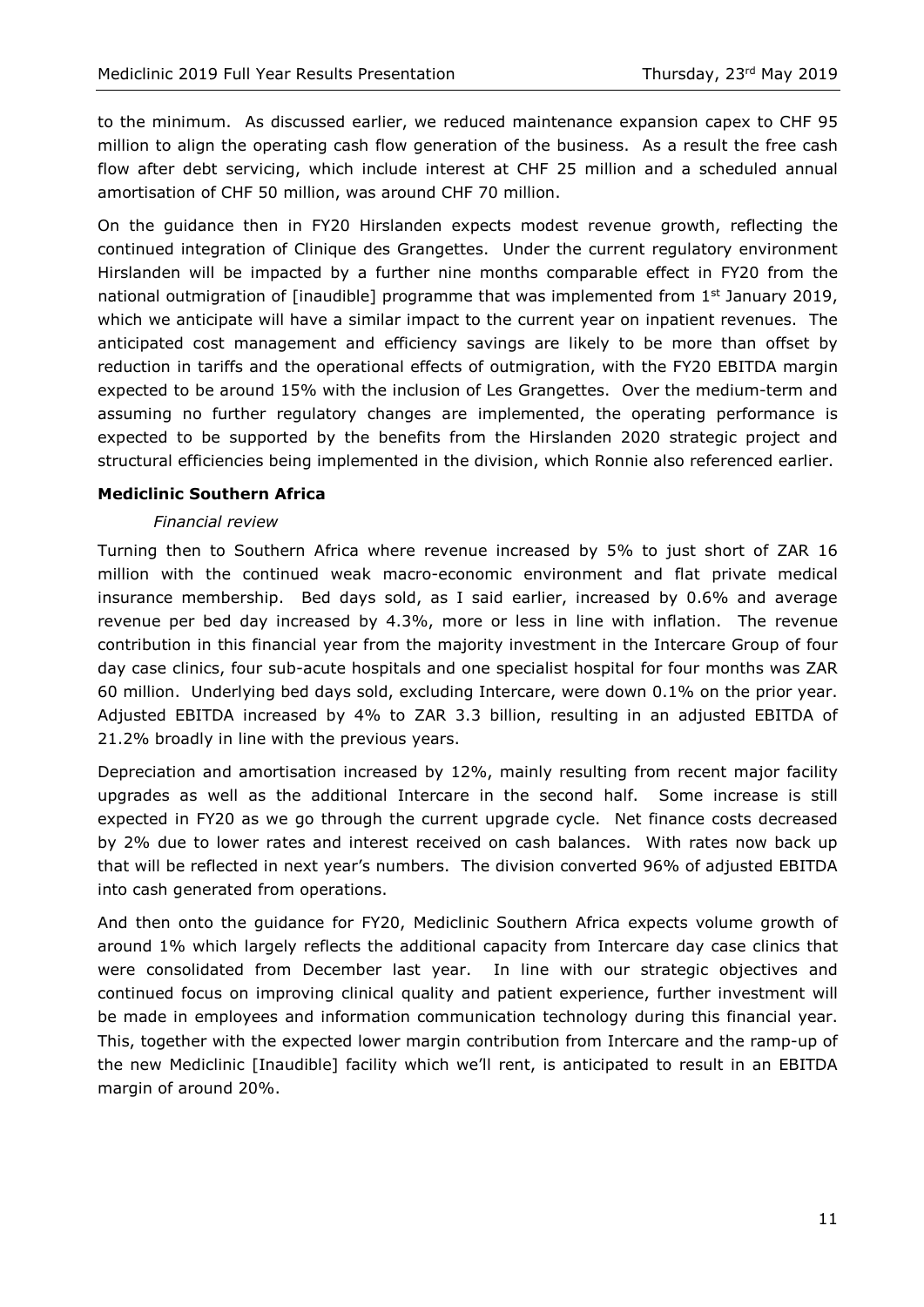## **Mediclinic Middle East**

#### *Financial review*

And then finally on to the Middle East, in FY19 revenue was up 7% after adjusting for the impact of IFRS 15 in the base year, reflecting a gradual improvement over the last year. Inpatient and outpatient volumes were up 5% and 2% respectively. In Abu Dhabi [Inaudible] and enhanced insurance volumes combined increased during the year by 14% and 10% for inpatients and outpatients respectively. While the basic insured volumes continued to reduce consistent with our expectation. As Ronnie referenced, Parkview Hospital opened in September 2018 and has performed well, contributing AED 88 million in the second six months of the year. Excluding this contribution from Parkview Mediclinic Middle East revenue growth was around 4%.

Adjusted EBITDA increased by 7% to AED 425 million with the adjusted EBITDA margin at 13%. Excluding the loss associated with the start-up of Parkview, adjusted EBITDA increased by 13% with the margin at 14%. Given the performance of Parkview in the second half of the year I expect the hospital to be breaking even in FY20, which is ahead of the original business case.

Depreciation and amortisation increased by 15% to AED 171 million, mainly due to the Parkview Hospital and also the acquisition of the Majid Al Futtaim Clinics. We expect the phased opening of Parkview to continue to increase D&A next year as well. Net finance costs was down marginally benefitting from the refinancing done half way through the year. Due to the increased borrowings to fund expansion a run rate net finance cost for the division are expected to be between AED 50 million and AED 60 million. We've also now ceased capitalising the interest on the borrowing costs of Parkview which accounts for this increase. The division converted 70% of adjusted EBITDA in to cash generated from operations. This was impacted by the late receipt from major insurer and also an increase in VAT receivables. We continue to seek to improve cash conversion in the Middle East, as I said earlier, through reducing our debtor days.

On to the guidance, in FY20 the Middle East division is expected to deliver revenue growth of around 10%, which includes the continued ramp-up of the new Parkview Hospital. A gradual improvement in the EBITDA margin is expected in FY20 to around 14%, incorporating the ramp-up of Parkview and investment in the hospital expansion and new cancer centre at Airport Road, which is scheduled to open in the first half of calendar year 2020. The division continues to target an EBITDA margin of around 20%.

And then finally before I hand back to Ronnie, in the appendix you'll see reference to the FY20 guidance on an IFRS 16 basis, including the expected impact on divisional EBITDA margins, depreciation and finance costs. Due to our preference of property ownership the impact of this accounting change is not that material to our numbers. Everything I've described to you today has been on a pre-IFRS 16 basis but we won't be restating our FY19 numbers to reflect the accounting change, which is effective from the start of our FY20 financial year. On that technical note, I'll hand back to Ronnie.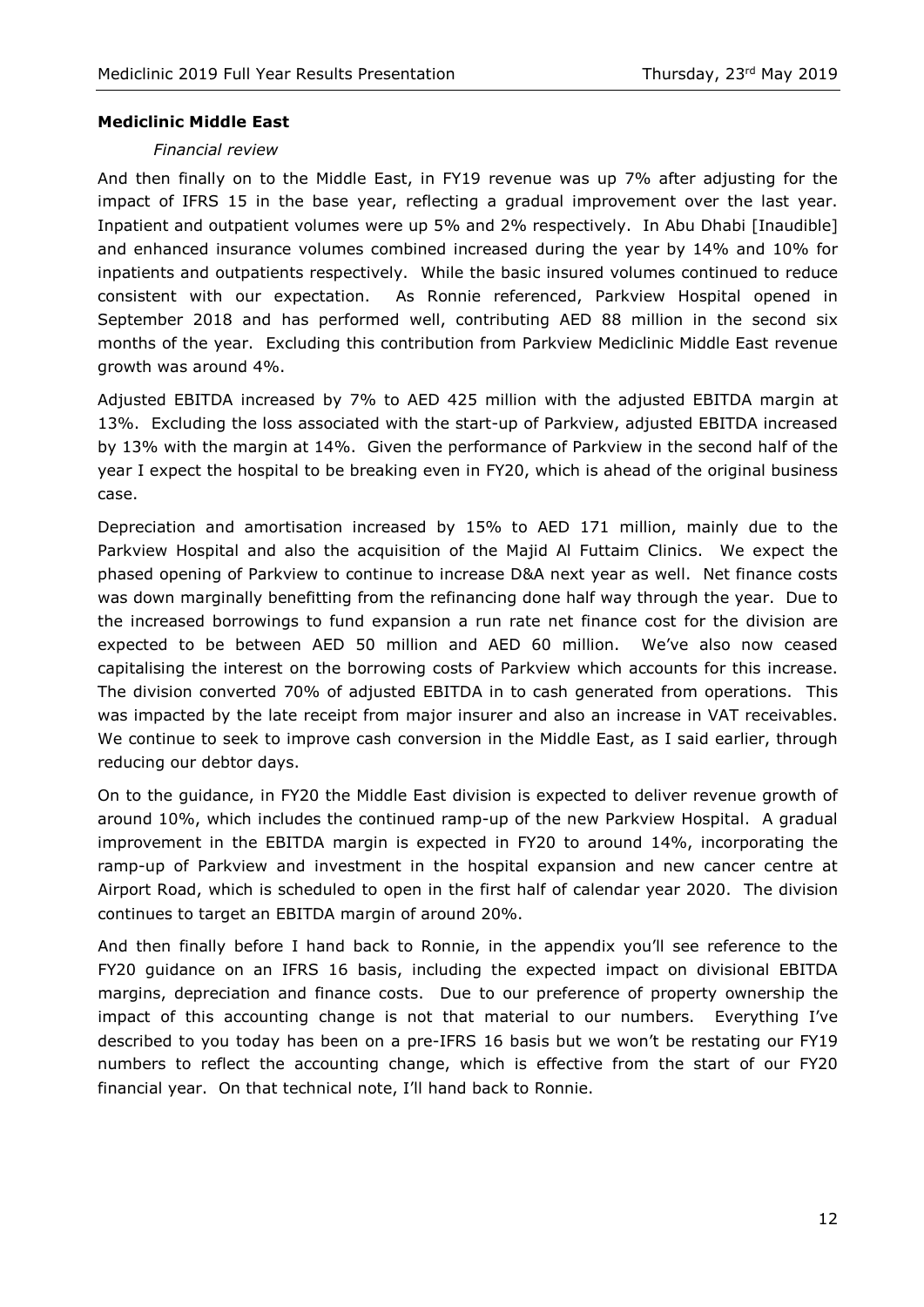# **Group Summary**

Dr Ronnie Van Der Merwe *CEO, Mediclinic International Plc*

## **Strong Geographic Footprint and diversified service offering**

Thank you, Jurgens. I would like to make a couple of comments in terms of our strategy and positioning before we hand over for Q&A. So on page 27, strong geographic footprint, I'd like to point out that Mediclinic benefits from a – benefits from a unique geographic footprint and a diversified service offering. Over the last decade we've developed valuable competencies, exceptional expertise and leading positions across our geographies. We are no longer just an acute care hospital provider. As you can see, our diversified revenue streams are growing as we invest, adapt and expand across the continuum of healthcare services. That puts us in a position to further exploit the opportunities in current and future territories as they arise.

## **Uniquely Positioned to Leverage Scale and Unlock Value**

On to the next page, uniquely positioned page, we follow unified focus to unlock operational and financial benefits across the Group. This is coordinated through Group-wide initiatives, whether it's supporting the Middle East team as they prepared for DRGs in Dubai or the introduction of clinical quality initiatives, both of which our team in Hirslanden have extensive knowledge. We transport competencies across the organisation to become more competitive. Something, as I've already mentioned, has clearly benefitted Hirslanden – benefitted Hirslanden in the second half of this year. We make best use of our scale to get optimal procurement and contract prices and we lower our cost base through sharing of resources through shared services and centres of excellence, which are often ZAR-denominated functions. And as Jurgens has already referred to the benefits of our Group funding structure, which provides financial flexibility for us.

## **Global Megatrends Influencing Healthcare Delivery**

And then on to the next page on global megatrends, a couple of words on that. A series of megatrends are currently at work in reshaping the global healthcare landscape. Demographic and disease profile changes, the rise of healthcare consumerism, advances in medical technology and digital health are all changing the way healthcare is delivered and offer many opportunities for us. Our digital and ICT investments are one of the many responses we are making to these changing trends, in addition to adapting our delivery model, as outmigration and other trends continue.

#### **Strategic Goals**

#### *Supporting long-term success*

Then the second last page on our strategic goals, in order to take advantage of these megatrends and to offer solutions to address affordability of healthcare we focus on five longterm and three supportive goals to enhance the quality of life of our patients and their families. Improving our value proposition requires improved clinical outcomes and the client experience, as well as a significant reduction in cost. Integration across the continuum of care is all about offering treatments in care settings which we did not traditionally focus on. The objective is to offer different care settings but a seamless transition between them. Digitalisation provides the opportunity to significantly transform the way treatments are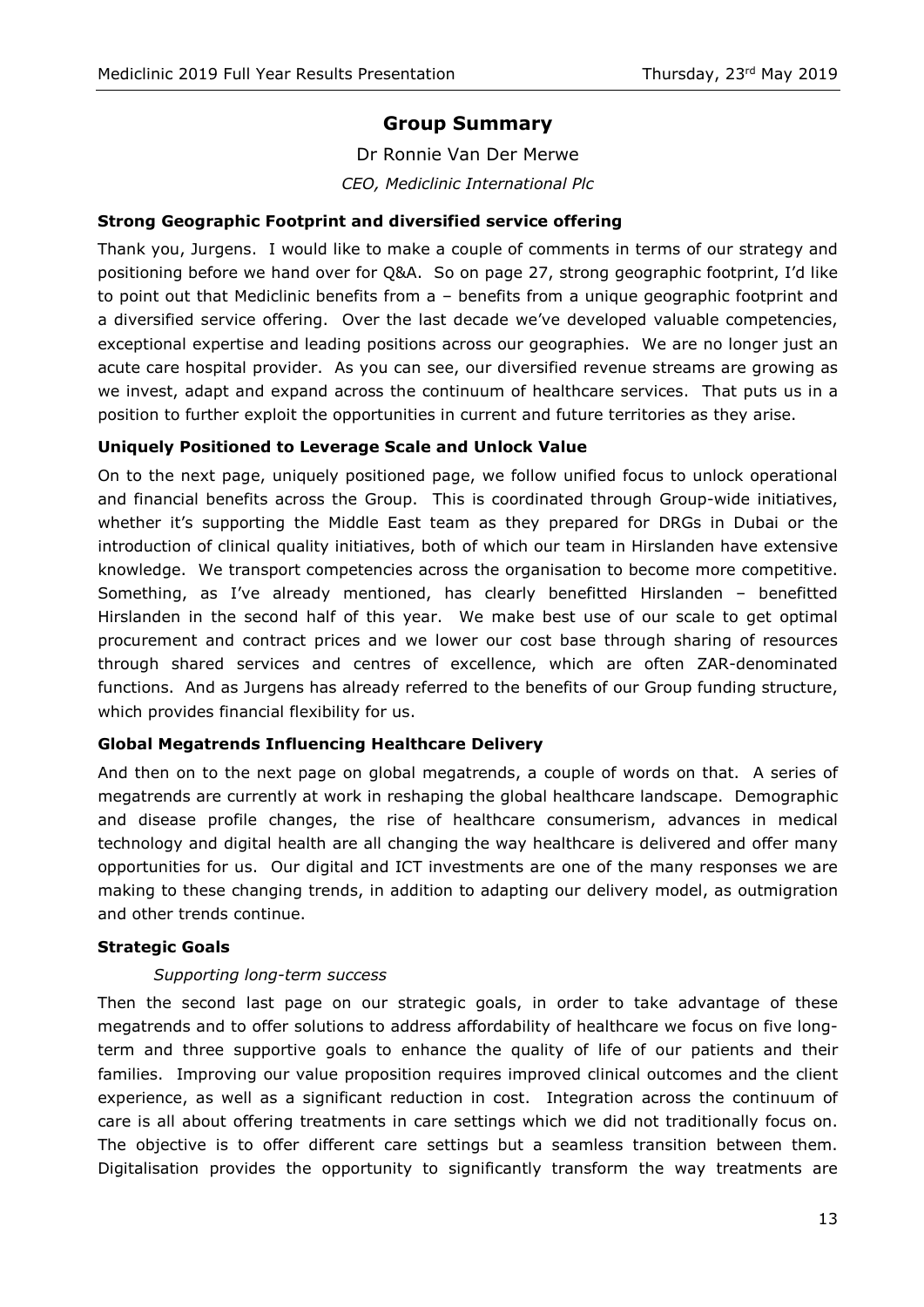delivered. The cost associated with it as well as the experience of patients. Growth remains a priority, both within our current territories and as well as outside. And here, as Jurgens mentioned, we follow a discipline returns-orientated approach towards our allocation of capital.

### **Group Summary**

### *FY20 Priorities*

And then on to the last slide which is a summary of the Group priorities, our operational priorities for the year ahead, we remain highly-focused on operational delivery across all three of our divisions.

## *Group-wide initiatives*

As I've mentioned, there are a variety of Group-wide initiatives underway that will support our performance. A key one will be the rollout of the electronic health records in Middle East and Switzerland. These systems will improve clinical quality and efficiency, enhance patient engagement and enables further technology advances that address the trend of consumerism in the industry.

## *Drive efficiencies*

A drive for further efficiencies goes directly to addressing the challenge of affordability in healthcare. We've already demonstrated [inaudible 43.28] adapting the Hirslanden business, how we are benefitting from that. And through our Group approach we will make further changes across all of our divisions to optimise the delivery of services that we provide.

## *Growth opportunities*

We will also continue to evaluate growth opportunities, prioritising investment in our existing markets while evaluating the potential for growth in new markets across the continuum of care.

I want to close by pointing out that the Group has shown resilience in the past. We also know that in order to thrive more of the same is not going to be enough any longer. We are adapting our business to address the changing landscape and to capitalise on growth opportunities in the global healthcare services sector. I'm confident in our management teams, in our exceptional clinical quality, our alignment with our doctors and our constructive relationship with insurers as well as regulators. With a cohesive approach and goals in hand we are committed to improving our value proposition to our patients and their families, and generate reasonable returns for our shareholders. Thank you very much for your time and interest in Mediclinic. It's highly appreciated. We can now open for Q&A.

## **Q&A**

**Operator:** Thank you, ladies and gentlemen. We will now begin our question and answer session. As a reminder, if you wish to ask a question please press star and one on your telephone and wait for your name to be announced. Please stand by while we compile the Q&A queue. This will only take a few moments. If you wish to cancel your request please press the hash key. Once again, please press star and one if you wish to ask a question. And the first question comes from the line of Kane Slutzkin from UBS. Please ask your question.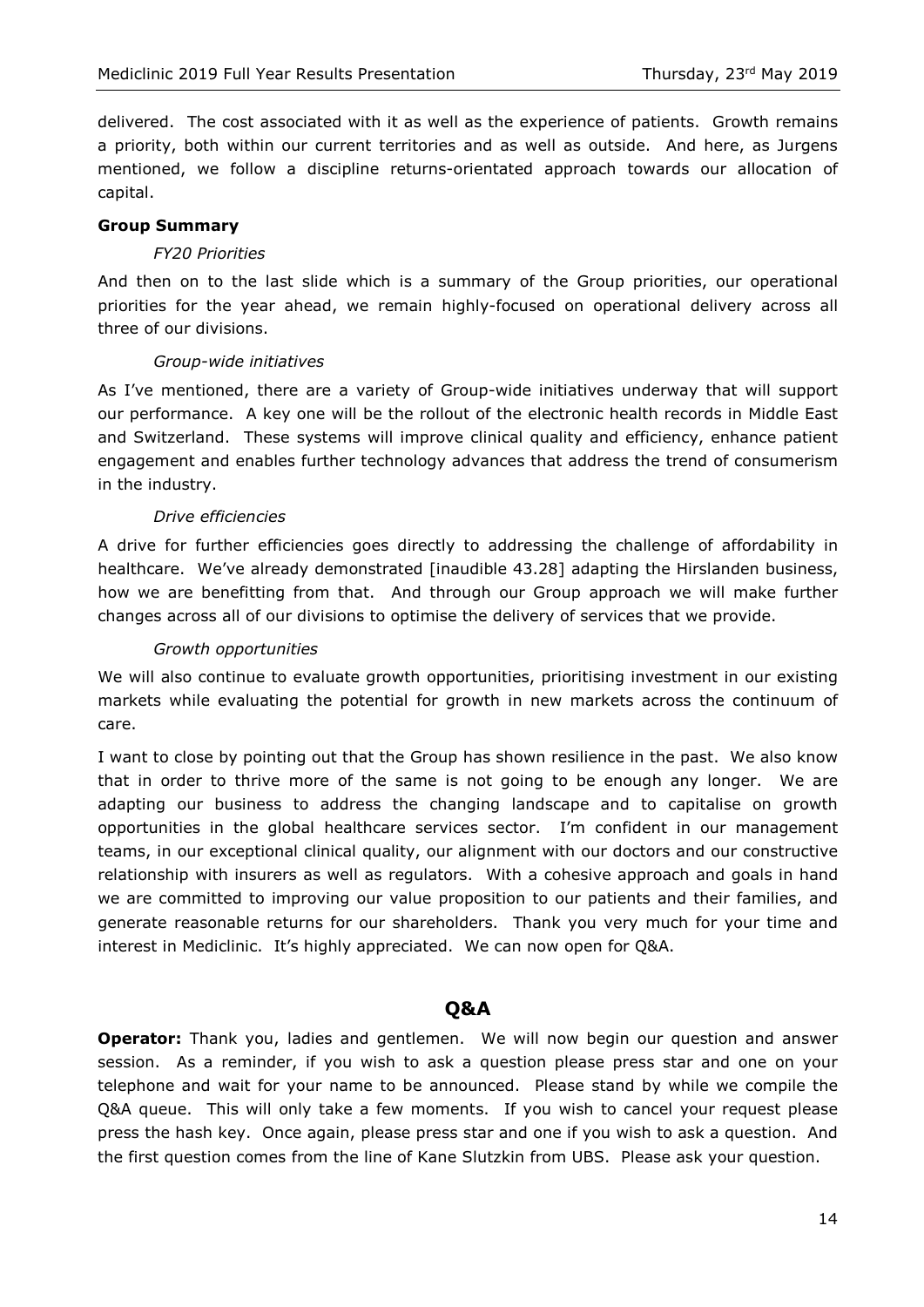**Kane Slutzkin (UBS):** Good morning, gents, just a couple please. Just on Switzerland, on the outpatient tariffs, I know the previous management used to hold a view that at some stage, you know, that would hurt the whole sector, including the Cantons. And, you know, that there would be some normalisation of that tariff. Do you guys still hold this view and, you know, are you seeing any signs yet of big [inaudible] at maybe some of the [inaudible] hospitals? And then just secondly on Switzerland, you mentioned the costs you've taken out of the system. Could you give us a sense for how much more there could be? You know, what are the levers you still have there? And are you seeing any risk of any further regulatory pressures that may not be baked into your current expectations? Thanks.

**Dr Ronnie Van Der Merwe:** Okay, Kane, thank you very much. I'll do the first one, Jurgens, and then you carry on. In terms of the outpatient tariffs in Switzerland, the socalled TarMed tariff structure, that is all-encompassing tariff structure that deals with all services rendered for patients who do not stay overnight. So that's quite a broad spectrum of services. It includes lab and radiology and cancer care and all of those. And those type of tariff structures are being evaluated on  $a -$  on a continuous basis by the authorities and they make tweaks and changes as they move along. What is important to note is that there's quite a difference between those price points and that of the DRGs for inpatients. So the kind of procedures that we saw migrating out from inpatient to outpatient took a significant decrease in terms of the price point. What – but what we also see is the possibility, and there is talk about that, of supplementary insurance companies looking at providing outpatient benefits to their packages in future. If and when that happens we don't know but it might be that the pricing of that would look slightly better than that of  $-$  that of TarMed. But it's a  $$ it's a development that we are keeping an eye on. In the meantime we are preparing ourselves to deal with the TarMed price points in the way that they are currently.

**Jurgens Myburgh:** Kane, thank you very much and good morning from our side as well. So on the – on the cost side, as I said in the presentation, we got to saving of about  $E21$  million relative to our target of  $E24$  million and this relative to the budgeted numbers. So obviously those cost initiatives will continue into the New Year. The effect that that had was that our cost line basically increased in line with our activity which you can say probably meant that it offset inflation. And we would – we would expect a similar effect in the – in the next year as well. So that, you know, that our cost line increases in line with activity and our savings to be able to offset – to offset let's say – let's say inflation. Where we have had success is around the personnel efficiencies, around, you know, our supply costs. Repairs and maintenance we've had some success but there is a lag in that environment because it's more project based. But we expect that lag to give us an additional benefit in this year as well. So the activities continue and we expect the benefit of that to mirror itself in this year.

**Kane Slutzkin:** Thanks. Maybe if I can just quickly sneak one more in while I've got you. I mean, I'm not sure I heard you correct but did you guys say that ex Intercare your SA volumes were down 1% or down 0.1%?

**Jurgens Myburgh:** It was down 0.1%.

**Kane Slutzkin:** 0.1%, okay. So going forward using your 1% guidance would imply you kind of have a similar-ish type of performance this year from the acute business.

**Jurgens Myburgh:** That would be a reasonable assumption.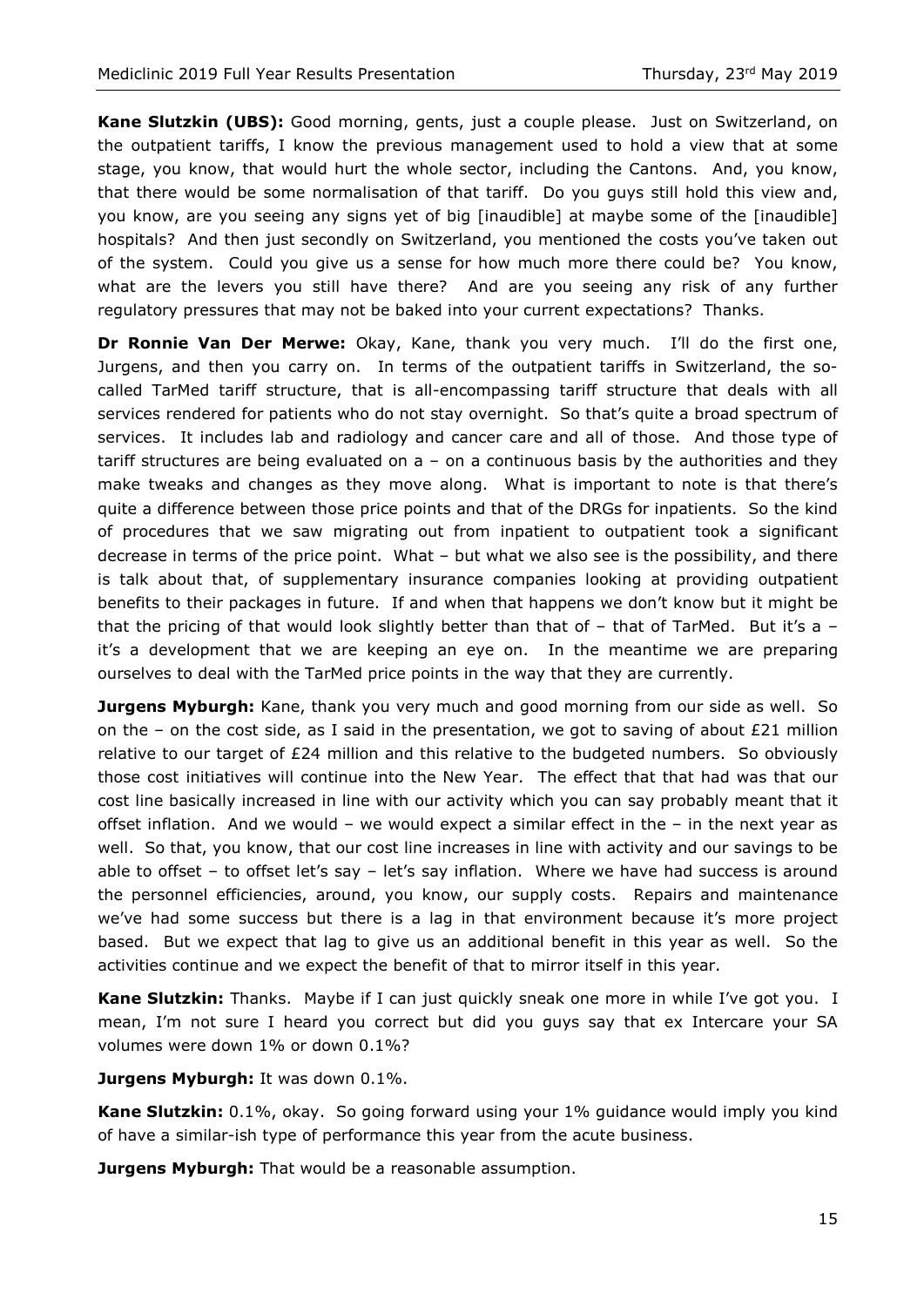**Kane Slutzkin:** Okay, cool, thanks guys.

**Jurgens Myburgh:** Thank you, Kane.

**Operator:** Thank you. And the next question comes from the line of James Vane-Tempest from Jefferies. Please ask your question.

**James Vane-Tempest (Jefferies):** Hi, thanks for taking my questions. Just on the Swiss business, first of all, I think you mentioned Hirslanden 2020 peaking and getting some synergies. I think you mentioned £21 million out of the £24 million but I'm just wondering if you kind of quantify sort of the overall costs. And then I guess looking into this year you mentioned, you know, the nine-month impact from the outmigration of care. If you can just reiterate sort of why you're confident in your margin target if there's also this sort of further shift towards basic patients. And then my second question is just on the Middle East on the expansionary capex. Get the sense from your comments you're expecting to potentially enter a stage of harvesting returns so can you – there's always going to be some incremental projects but can you give a sense of the delta as to where you expect, you know, expansionary capex to normalise unless you do have obviously significant, you know, new projects you're undertaking? Thank you.

**Jurgens Myburgh:** Thank you, James. So firstly starting on HIT2020 this is bifurcated too. The £21 million cost saving, excuse me, that I spoke about was as a result of the cost efficiencies that we launched throughout this financial year and that – and specifically through the second half of the year as well. So that's a cost saving relative to budget. The HIT2020 is something a little bit different. HIT2020 is in our cost base at the moment. It's approximately CHF 10 million per annum in the P&L and then almost a similar number in capex as well. So  $-$  and that's the number that we expect, you know, to peak in the coming financial years and then reduce. And then bring benefits with it as well. So when we talk about the medium-term prospects of the business we expect that operating performance to be supported by HIT2020 run-off as well as some of the benefits coming from that. So I would bifurcate the savings and the – and the HIT2020.

On the – on your question around the margin so I guess, you know, the key learnings that we've had in the – in the current financial year is firstly, in our inpatient volumes if you exclude Linde and you exclude Grangettes our inpatient volumes were flat year-over-year, which means that we were able to back-fill whatever volumes we lost due to outmigration with inpatient activity. The – what that did though was come with a reduction on the average revenue per admission of around 2%. Then we had the cost – the cost aspect that I spoke about earlier. You have the outpatient activities which were down about 1% this year and we expect with the outmigration of care that actually that's probably an area of the business that could show some growth in the next year. And then you have the addition of Les Grangettes. So if you factor in an inpatient – an inpatient activity which looks the same this year as it did last year with the reduction in average revenue per case, the cost base as I described, you know, with savings offsetting inflation and a cost base up in line with activity, slight increase in outpatient and then the addition of Grangettes that gets us to the guidance and also to the  $-$  to the 15%.

Then on your slightly more difficult question on the Middle East expansion capex, these  $- I$ mean, it's easier to talk about maintenance capex. That's something that's scheduled and in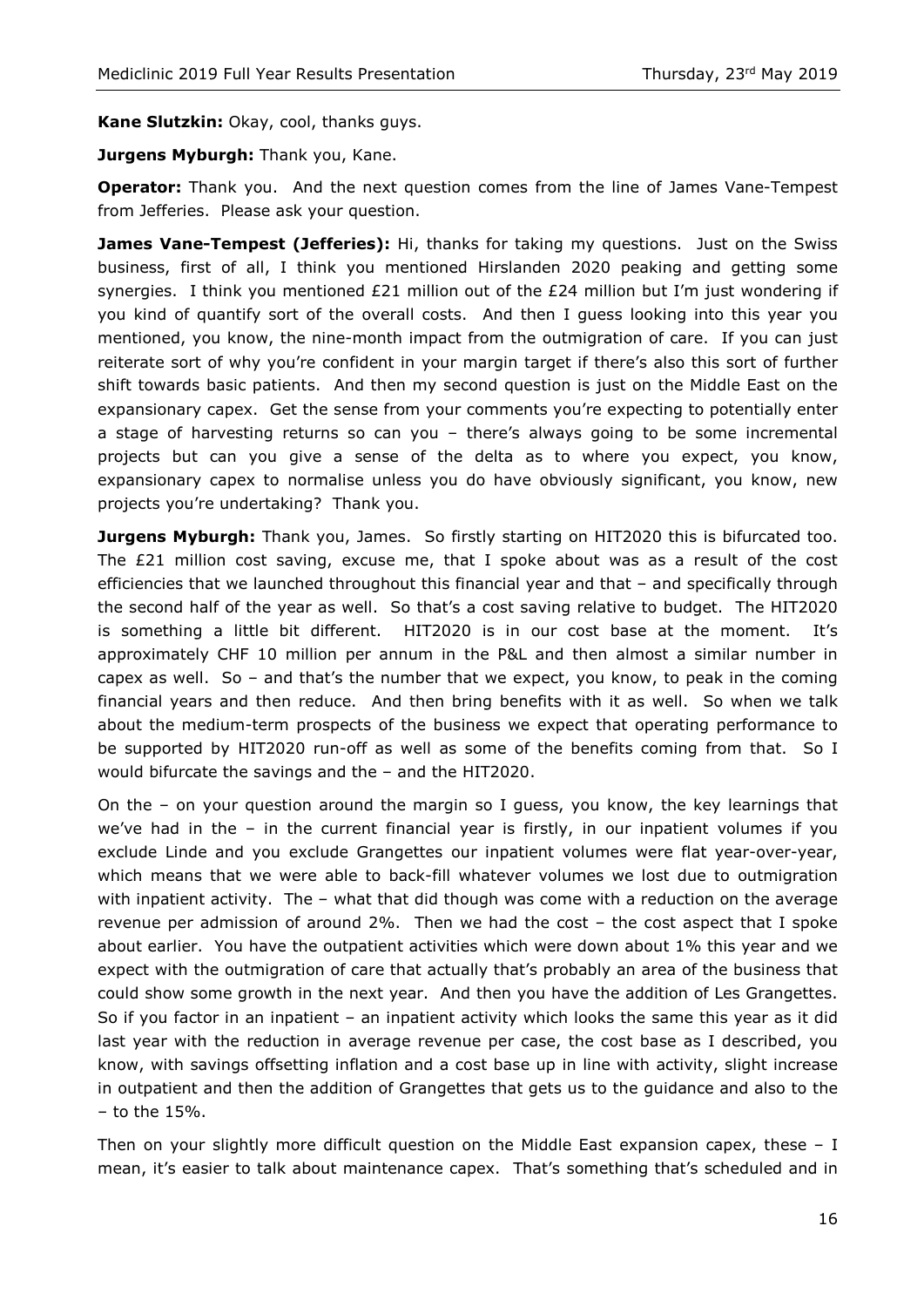the Middle East this is reasonably low at the moment because, you know, the buildings are all still quite new. In terms of expansion capex it really is a little bit more difficult to try and predict a number, you know, through the cycle. So I'm not going to hazard a guess at this stage but, you know, I – it is clearly in the next financial year reducing materially because of the fact that Parkview this year inflated that number and was almost 50% of our total capex in this year. So we're talking about a reduction of about 38-40% in next year because of the bulk of the capex running off.

James Vane-Tempest: That's great, thanks very much.

**Operator:** Thank you. And the next question comes from the line of Catherine Cunningham from JP Morgan. Please ask your question. Hello, Catherine, your line is open, please ask your question. Catherine Cunningham, your line is open, please ask your question. Due to nil response, our next question comes from the line of Alex Comer, JP Morgan. Please ask your question.

**Alex Comer (JP Morgan):** Hello, can you hear me? Hello?

**Dr Ronnie Van Der Merwe:** Yes, Alex, we can hear you.

**Alex Comer:** Yeah, yeah, good. So just a couple of – couple of confirmations. Just first of all on the outmigration, I mean, there  $-$  I think there was a report in Switzerland put out by some of the government arguing that, you know, you could maybe see 70% of activity move to outpatient. Now, that seems a large, you know – a large number and an exaggeration. But, I mean, can you give us any comfort that we're not going to see another set of therapies sort of pushed to outpatient? I mean, if you look at what's going on, say, in the UK and it's Spire, which I'm sure you understand, and in Switzerland, I mean, how much further could this go and what confidence do you have that, you know, we're kind of going to run off on this? And then secondly just with regard to what you were saying on Hirslanden 2020 am I think you are saying that you've got – you've still got CHF 10 million of costs running through the P&L because of this and they will run off and therefore we need to factor them in on top of the cost saving programme?

**Dr Ronnie Van Der Merwe:** Alex, thank you. In terms of the outmigration of care in Switzerland, I think the way we think of it is that we need to compare this to other countries and what's going on over – in the rest of the world. So from here onwards it'll probably be an iterative process. What's happening in Switzerland at the moment is the capability to deal with day case surgery is being developed and we are at the forefront of that development very actively. And when those capabilities have been developed there will be a natural migration of procedures that either can be done as day cases already or will evolve into day cases as technology improves over time. So I see this as  $a - as a$  wave of catch-up and from here onwards more of iterative process. It's the way the world is going anyway and we are adapting our business across all our divisions to be able to deal with that. But having said all of that, one must also be reminded that we are focused on high – highly specialised, complex work as well in the [inaudible] environment. We do – we do quite complicated cardiac surgery and neurosurgery and other types of surgery as well. And those – many of those types of services are not going to migrate to the day case setting any time soon. So from here onwards more of an iteration.

**Alex Comer:** Okay.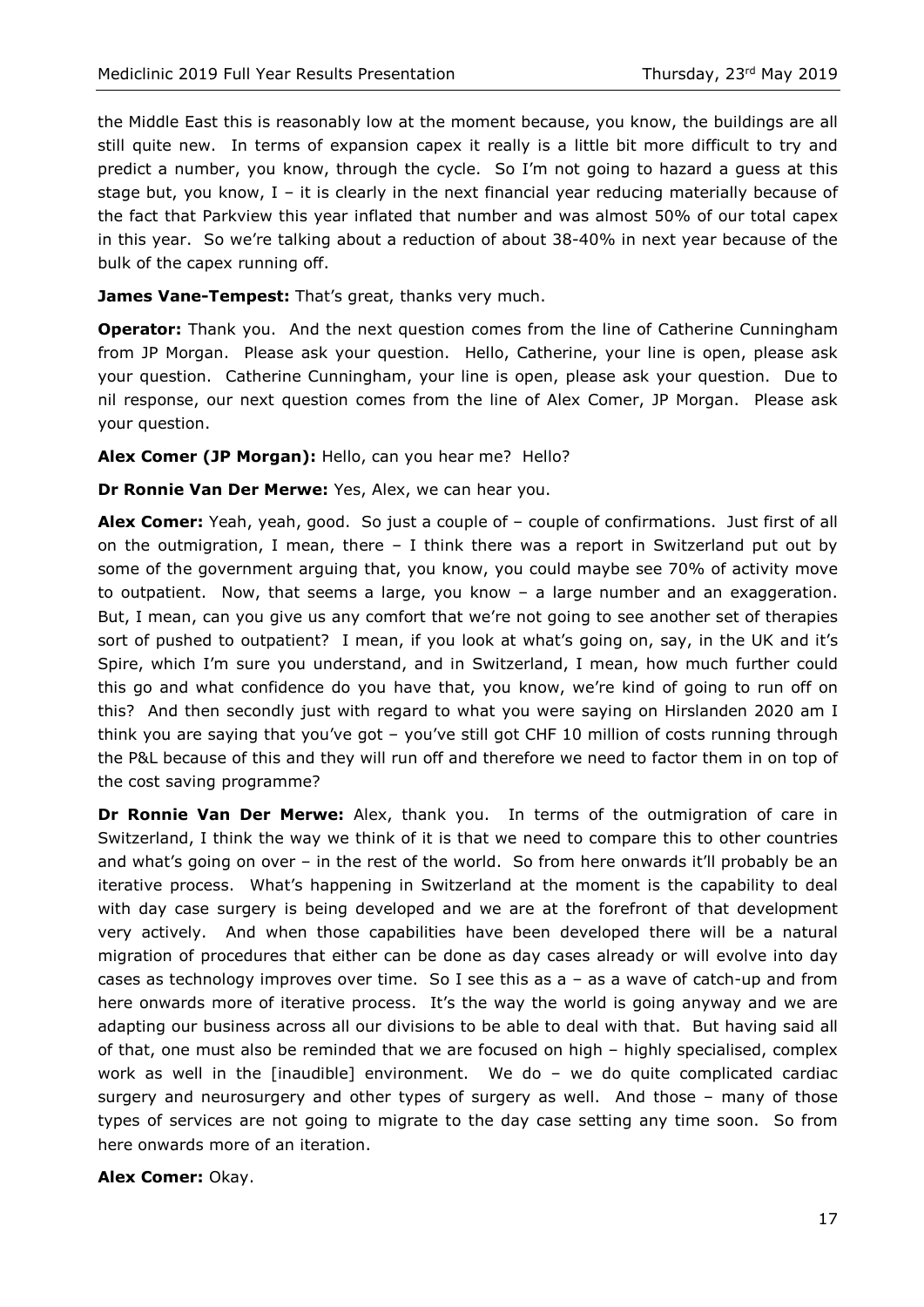**Jurgens Myburgh:** Alex, your - on your second question you've heard right, yes. So HIT2020 is currently about CHF 10 million in the P&L, peaking this year and probably next. And then – and then a run-off on the expenses with then potential benefits coming through, which I'm conscious that we haven't quantified for you and we will do so as we get closer to that.

**Alex Comer:** But that should provide some additional margin support, correct?

**Jurgens Myburgh:** Well that's exactly the point. That's exactly what we're saying is that we expect that to support the operating performance of the business in the medium-term.

**Alex Comer:** And with regard to what – to what Ronnie said, you expect sort of I suppose [inaudible] to continue to go up but then [inaudible] under a bit of pressure as you get [inaudible]. Would that be a fair [inaudible] on the – on the shift from inpatient to day case?

**Dr Ronnie Van Der Merwe:** Alex, I'm sorry, we struggled to hear you there. Would you mind repeating your question?

**Alex Comer:** What I was saying with regard to what Ronnie said is logically you would think the [inaudible] fees would continue to grow quite strongly but ward fees would be under more pressure as you have a shorter length of stay and you get, you know, the same operation done but less kind of recovery time and then maybe in a more technological way.

**Dr Ronnie Van Der Merwe:** I couldn't follow. Sorry.

**Alex Comer:** Okay, we'll – we'll catch up later.

**Dr Ronnie Van Der Merwe:** Alex, the sound is coming and going. If you can maybe try once more?

**Alex Comer:** I was saying that presumably the [inaudible] and surgical fees would continue to grow but ward fees would likely come under pressure as length of stay comes down if you do more kind of day case type work. Is that fair enough or not?

**Dr Ronnie van der Merwe:** I don't – I'm not sure whether that's going to be the case, not necessarily. So we have – on the inpatient side, we have DRGs. On the outpatient side, it's the TARMED tariff structure at the moment. So the day cases are now, as you know very well, the TARMED tariff structure now it compensates us for day case surgery. Within the TARMED structure, I'm not so sure what the moves will be in terms of the different components of account as such.

**Jurgens Myburgh:** I think, Alex, the dynamic – the likely dynamic in future is – and as I've said earlier as well, is about capacity utilisation. I think there are probably three things to it. Firstly, in the outpatient environment, adapting the facilities to be able to cope with outpatient surgery in an efficiency way, in an efficient manner. And Ronnie spoke about that during the presentation.

Secondly, I think you're right, length of stay will come down in the inpatient environment. But as Ronnie pointed out, we also do highly specialised medicine and high acuity work. But I think it's likely to come down. But in a DRG environment, that could be a slight – it could be a slight benefit.

And then finally, who knows, in a couple of years one might have to adapt your infrastructure through the changing environment. But key amongst us will be the – your ability to attract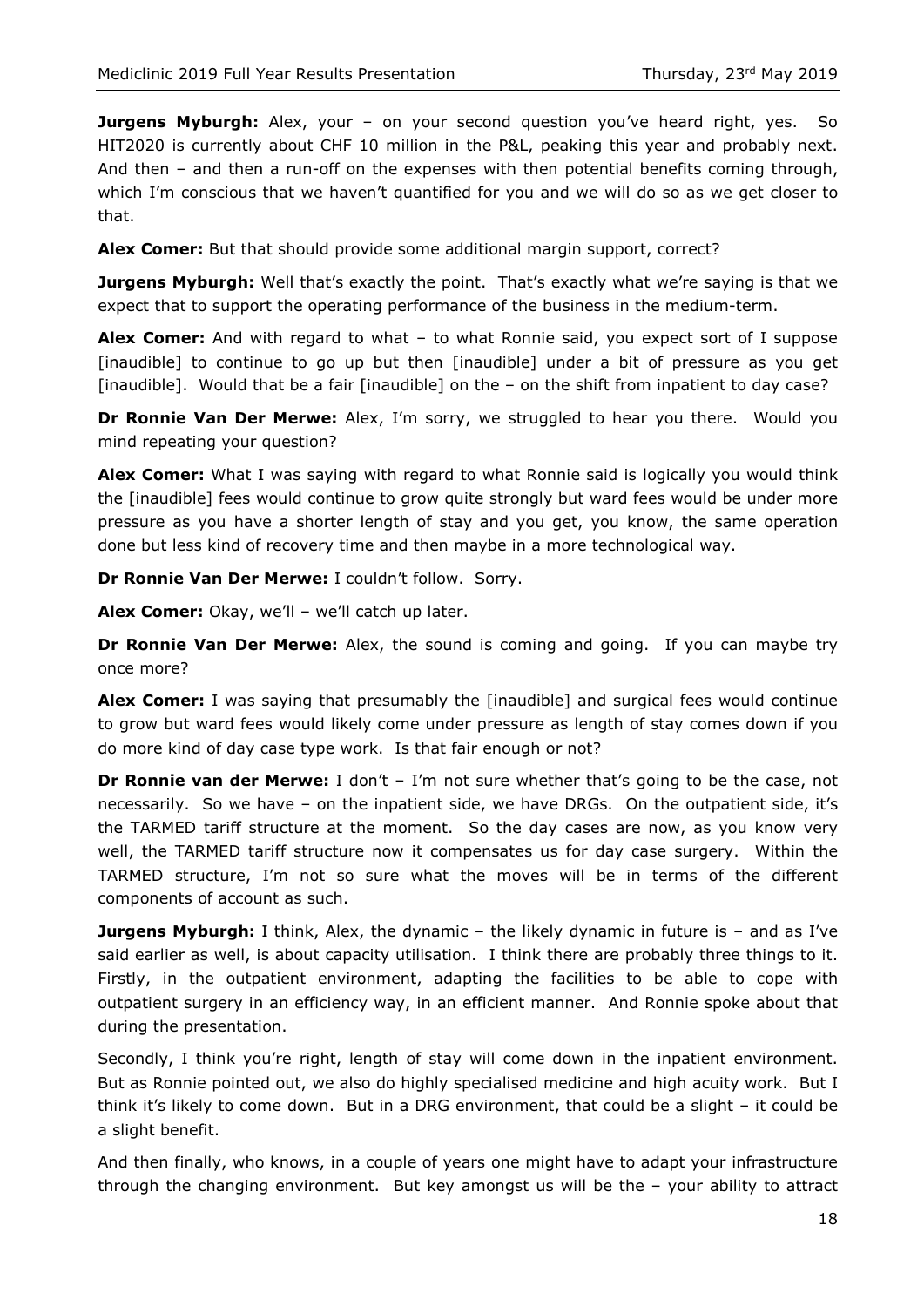and retain the doctors and also to attract the patients to your hospitals. And that we've been able to do and we'll continue to seek doing.

**Alex Comer:** Okay, thanks.

**Jurgens Myburgh: Thank you, Alex.** 

**Dr Ronnie van der Merwe:** Thanks Alex.

**Operator:** Thank you. And the next question comes from the line of Hassan Al-Wakeel from Barclays. Please ask your question.

**Hassan Al-Wakeel (Barclays):** Thank you for taking my questions. Three from me please. So firstly on Switzerland. With the mix of generally insured patients continuing to rise, what mix are you assuming as part of your guidance? Secondly also on Switzerland on the outmigration of care, as a follow-up to the earlier question, what were the financial impact of the Federal list converging to the more extensive canton[?] lists with 11 to 18 procedures and do you see this happening? And then thirdly on the Middle East. I'm trying to understand the weaker revenue growth in the UAE relative to expectations, at least both in full year '19 and as part of the outlook. I know you don't split out the platforms but you have provided the revenue for Parkview. So could you comment, please, on the Abu Dhabi performance and the business as it stands today? And is Dubai continuing to grow in the mid-single digit range with margins around 20% excluding Parkview, of course? Thank you.

**Dr Ronnie van der Merwe:** Jurgens, will you deal with the first one, and I'll deal with the second one.

Jurgens Myburgh: Yes. So Hassan, good morning. And let's start with the Middle East question just on revenue growth. As you know, we don't split out the Abu Dhabi and the Dubai regions. Yes, we did report Parkview because we said we would and we show quite clearly the benefit that Parkview had flowing through the numbers. I would say if you look at the Middle East environment, more broadly speaking, we've always said the economy and also competition in that environment. But for us, the compounding effect of the lack of tariff increases has probably informed quite a bit of the revenue growth or potentially that revenue growth being slightly less than we would have wanted it to be.

You would have seen we did break out also the Airport Road Hospital in terms of the changing dynamic that we have on insurance mix there, which is quite positive. So whereas we continue to drive volumes at a very operational level per hospital in terms of the dynamics of what procedures, developing the cancer centre at the Airport Road Hospital, ramping up our Parkview Hospital. So that all drives volume growth.

And then you have the tariff growth, which is in two parts, firstly on an annual increase, and secondly also the changing acuity mix, as well as the changing insurance mix in that business. And if you combine that, that informs how we think about our revenue growth going forward.

So – and when you think about this year, if you look at the EBITDA growth, excluding Parkview, the EBITDA growth was 13%. So the effect of the increasing revenue whatever source that may come from on the cost base and the operating leverage that that provides us with, is quite positive. So that's on the Middle East. Remind me please of your first question?

**Hassan Al-Wakeel:** That was in terms of the mix of generally insured patients.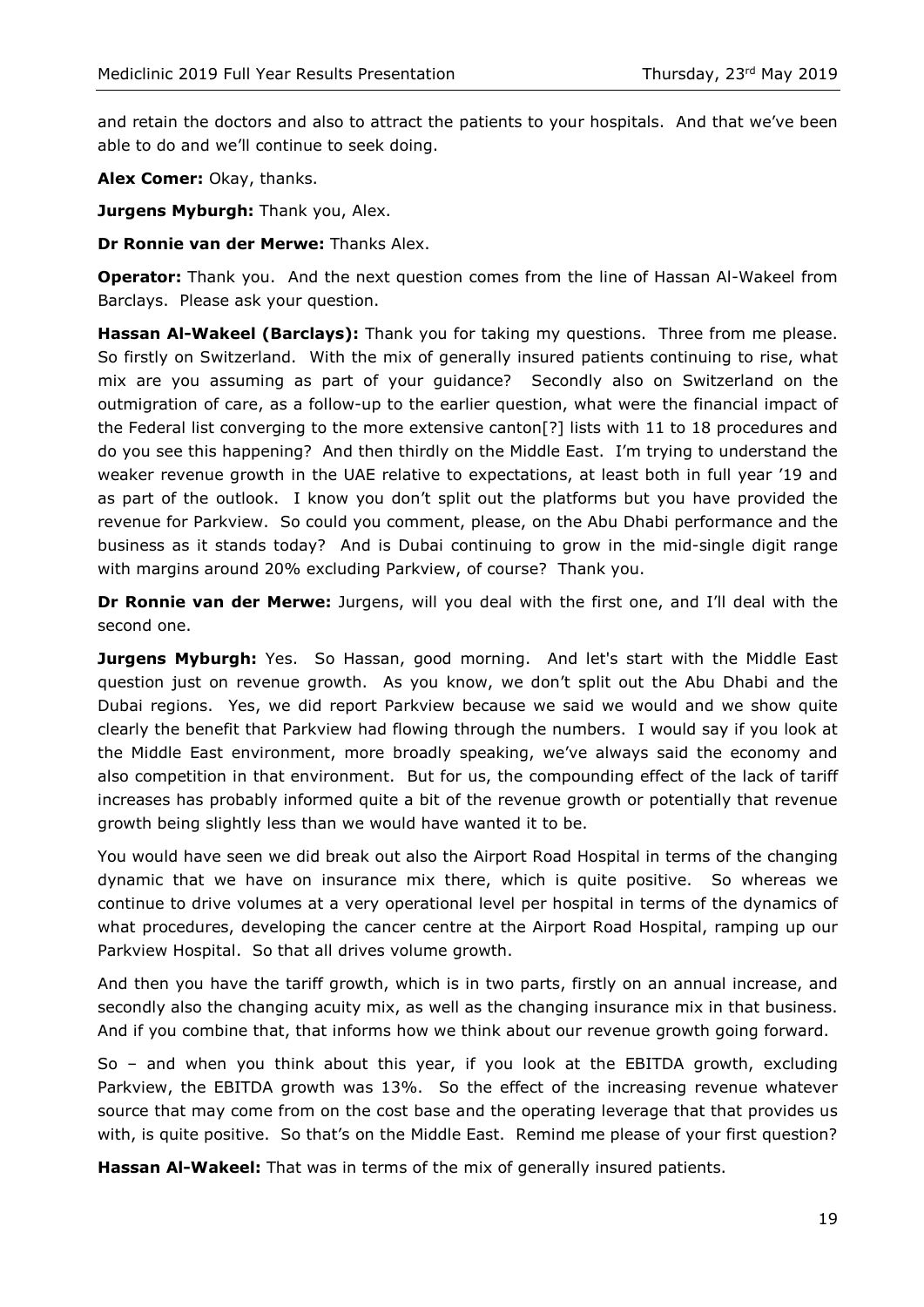**Jurgens Myburgh:** Yeah. So the mix change in this year was probably accentuated by in part the acquisition of [inaudible] being in the base in full but also the outmigration of case. So as I said, in looking forward, we looked at the impact that that has had on the average revenue per admission and we modelled that on the next financial year as well. So we've looked at a similar impact on average revenue per case for next year as we did it for this year.

In the medium term, we do expect that number to change gradually and we'll probably look at it more or less at the same per annum in that insurance mix change. I'll hand to Ronnie on the outmigration.

**Dr Ronnie van der Merwe:** Then on the number of procedure groups and I want to emphasise that these – the list of six of the authorities in Switzerland is not procedures. It's procedure groups. It's quite wide. It entails many more procedures than just six. All the – well, many cantons have - all the cantons are now using the six. And then many of them have also extended this to 11 as you mentioned.

But those are, for us, the ones that we have quite a big exposure to. So a lot of that extended list is what we are exposed to right now in any case. I would suggest that this is going to be gradual and eventually we will not even talk about a list of six or a list of 11. This is by natural evolution will eventually filter its way through the industry. It does give us time to adapt obviously, and over the next year or two or three we will be fully adapted to this new setting of care and we will be able to manage it quite efficiently.

**Hassan Al-Wakeel:** And if I can follow-up, what were the financial impacts of that move be from the six to the 11 or the more exhaustive list of 18?

**Jurgens Myburgh:** Hassan, so the way we - we haven't factored that because there's no indication that we have currently that it will move to 13 on the Federal level, so we haven't factored that into the guidance. It's possible that that happens in the medium term. We've reflected some of that into our thinking. But for us that margin around the 15%, as I said earlier to Alex, will then be supported by our initiatives to adapt and be more profitable, as Ronnie indicated in the presentation, on these procedures.

So it might change and I can give you – we can think about the answer on that. But then as we adapt to it, that changes as well. So what we are actually – where we're headed towards is to be sufficiently profitable in the outpatient environment whether it's six or 13 procedures.

**Dr Ronnie van der Merwe:** And just to add to that, at the price point, the current price point, if you have a critical mass of volume through a unit at any given time, you can make a decent margin on it.

**Hassan Al-Wakeel:** Thank you. And if I could just follow-up on comment on the UAE, you highlighted tariff. You highlighted macro. You also mentioned competition. I wonder if this is changing or have you noticed any material change over the last six months on that front?

**Dr Ronnie van der Merwe:** Not really, no. We are a high-quality provider. We have established a cancer – comprehensive cancer centre in Dubai, as an example, that has really made big changes to that environment. It allows the population of Dubai to have access to, first, shall we call it, world class comprehensive cancer care.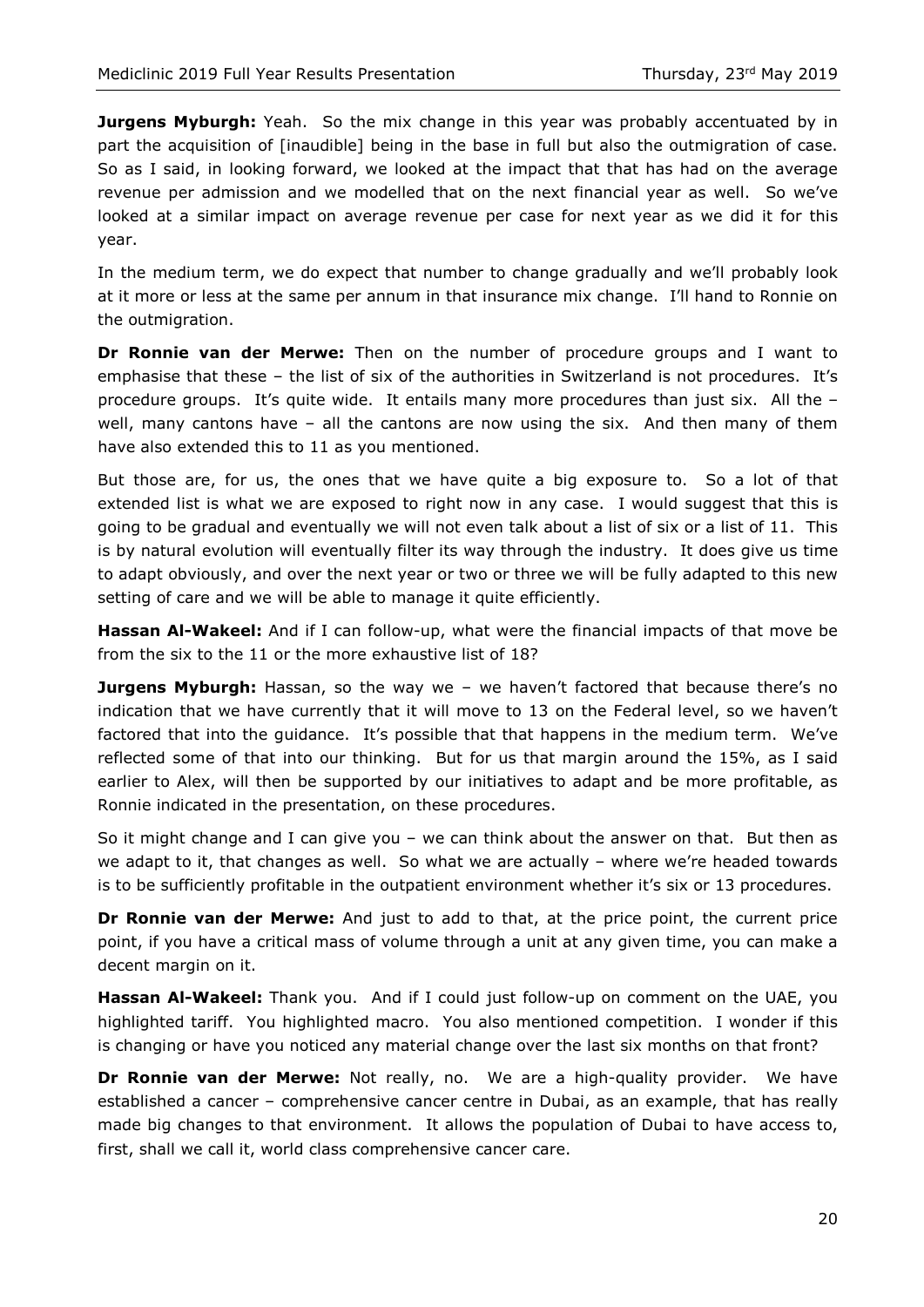Our hospital – city hospital in Dubai is established itself with a reputation of such level that local emirati people use that hospital instead of going overseas for care. That's a good indication of the reputation we've built ourselves. So we focus on being a high-quality provider. Obviously we look at the cost efficiency around that as well. And that's what we will continue to focus on and that's how we will be building our business in the Middle East. But I can't say that we've seen any changes in the last six months on the competition.

**Hassan Al-Wakeel:** Thank you very much.

**Jurgens Myburgh: Thank you, Hassan.** 

**Operator:** Thank you. And the next question comes from the line of Mathew Menezes from Citi. Please ask your question.

Mathew Menezes (Citi): Good morning, everyone. Thanks for the call. So a question on Swiss CAPEX that level that you're running at, at the moment 2019 and your guidance for 2020. How sustainable do you think that is, because it's clearly way below historic levels and has a massive impact on your free cash flow? And if you do get cost savings that comes through it, you get some EBITDA margin gain, so EBITDA gains over time or you're just going to reinvest that into back into CAPEX those gains? Thanks.

**Jurgens Myburgh:** Yeah, good morning. Thank you, Mathew. I think, as you say, we – and I said it in the presentation. We've reduced our CAPEX in line with the changing broader environment. And obviously, as I've said in the earlier iterations as well, we have to align our CAPEX through the OPEX that we're able to generate. But the reverse is also true. To the extent that we do then see an uplift in our OPEX and our operating cash flows, we have to continue to invest in our business and maintain our facilities. It's extremely important.

I think the point here, and you've raised it, is that we have been able to reduce our CAPEX. We have been able to, in the second half, achieve some of the savings that we sought to achieve. And as a consequence of that, we've had CHF70 million of free cash flow to equity in that business, which we regard as positive.

**Mathew Menezes:** So I quess then when the cycle turns in your favour, do you – are you kind of underspending now and you're overshoot going forward or just more normalisation going forward?

**Dr Ronnie van der Merwe:** Maybe Mathew it's a change in the shape of CAPEX because if you look at this year versus next year, you'll see that our maintenance CAPEX is increasing by – I think, it's 30% to 40% year-over-year. So it's also changing the shape of that CAPEX into more maintenance as opposed to expansion. And so it could be a prioritisation as well.

**Mathew Menezes:** Okay, cool. Thanks very much.

**Dr Ronnie van der Merwe:** Thank you.

**Operator:** Thank you. And the next question comes from the line of Andre Bekker from Arqaam Capital. Please ask your question.

**Andre Bekker (Arqaam Capital):** Good day guys. Just three questions to start. Firstly, can we possibly unpack the South African outlook a little bit in more detail? You've mentioned margin decline of 100 basis points. Can you tell us what the impact of intercare is versus the new Mediclinics Stellenbosch facility? Second question is with regards to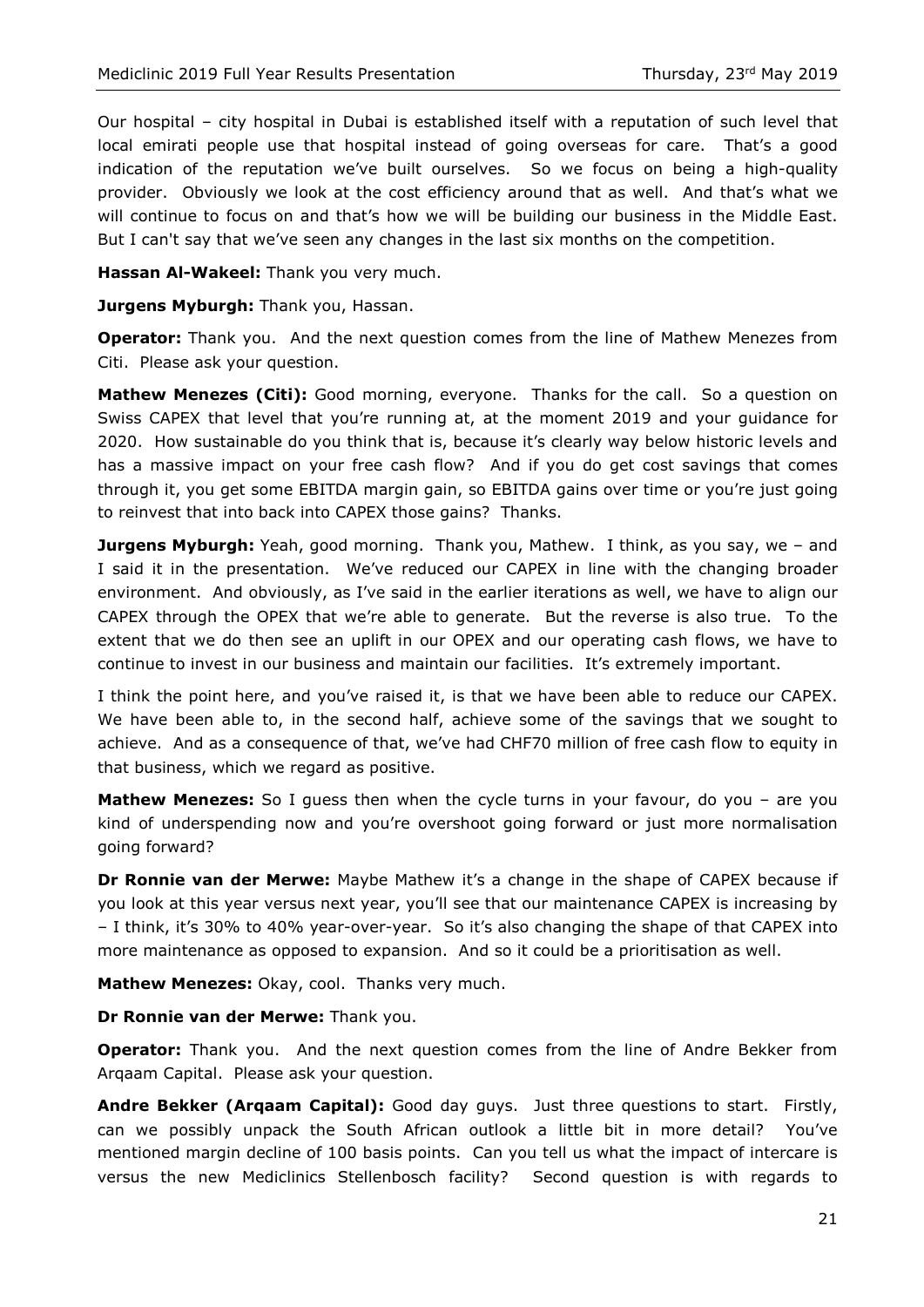Hirslanden outpatient revenue growth. Can you give us any sense of what the volume growth has been in outpatients? And then finally, the Middle East. In the Middle East your cash conversion ratio there. Can you unpack the late receipts and your expectations for cash conversion in FY2021 going forward? Thank you.

**Jurgens Myburgh:** Thank you, Andre. So Ronnie, shall I start on the South African margin?

## **Dr Ronnie van der Merwe:** Yeah.

**Jurgens Myburgh:** As you said, it's probably about 1% low year-over-year. The contributors to that, as I've said, firstly investment in personnel both in increases as well as an increase in the number of personnel, specifically clinical personnel. And then also increased investment in ICT, which we regard as very important in that business. So that would probably be one half of that delta year-over-year.

The other half of the delta is intercare and the lease charges for intercare and then Stellenbosch ramp-up and then also the lease charges with respect to the Stellenbosch Hospital. So that's the second half of the 1%. So I hope that answers your question.

#### **Andre Bekker:** Yes.

**Jurgens Myburgh:** On Hirslanden outpatient, that's not something that we - we don't break that down. But if you look at the outpatient numbers, if you exclude Grangettes, as I said on the call earlier, I think our outpatient revenues were down more or less 1% year-over-year. If you take into account what we lost through the TARMED tariff adjustment which was, let's say, 7% to 8% of that number, it would tell you that volumes were actually – well, they were probably up – probably positive around 3%, 4%, 5% but we don't break out that number specifically. We don't report on that. But broadly speaking, I would say activity was probably up around that low single-digit number.

#### **Andre Bekker:** Yeah, thank you.

**Jurgens Myburgh:** Middle East cash conversion. I think structurally that number is probably lower for now. And when I talk about our expectations in the Middle East, we would all want that number to be higher but we also realise that there are environmental and structural considerations for us and that gets us to the 70%. But the focus for us is to work with the funders there and to improve on our debtors days, get the debtors days down to be able to improve our cash conversion, because if you look across the group, we are nearly 100% with the other two divisions and that 70% in the Middle East, which clearly is a number that we want to improve on.

But that's a process. I don't think that's necessarily going to happen overnight. I see that as a process.

**Andre Bekker:** Okay. Thank you, Jurgens.

**Dr Ronnie van der Merwe:** I would just like to add a comment on the Swiss outpatient activities. At the moment, we report 20% of our revenue to be coming from outpatient activities and I want to just highlight that that is a combination of pure outpatient, radiology, oncology, consultations, lab as well as day care surgery. So it's a combination of those two segments. We don't split them out at the moment but  $-$  so it's just so that gives the perspective. But the activities level there is in line with what Jurgens said.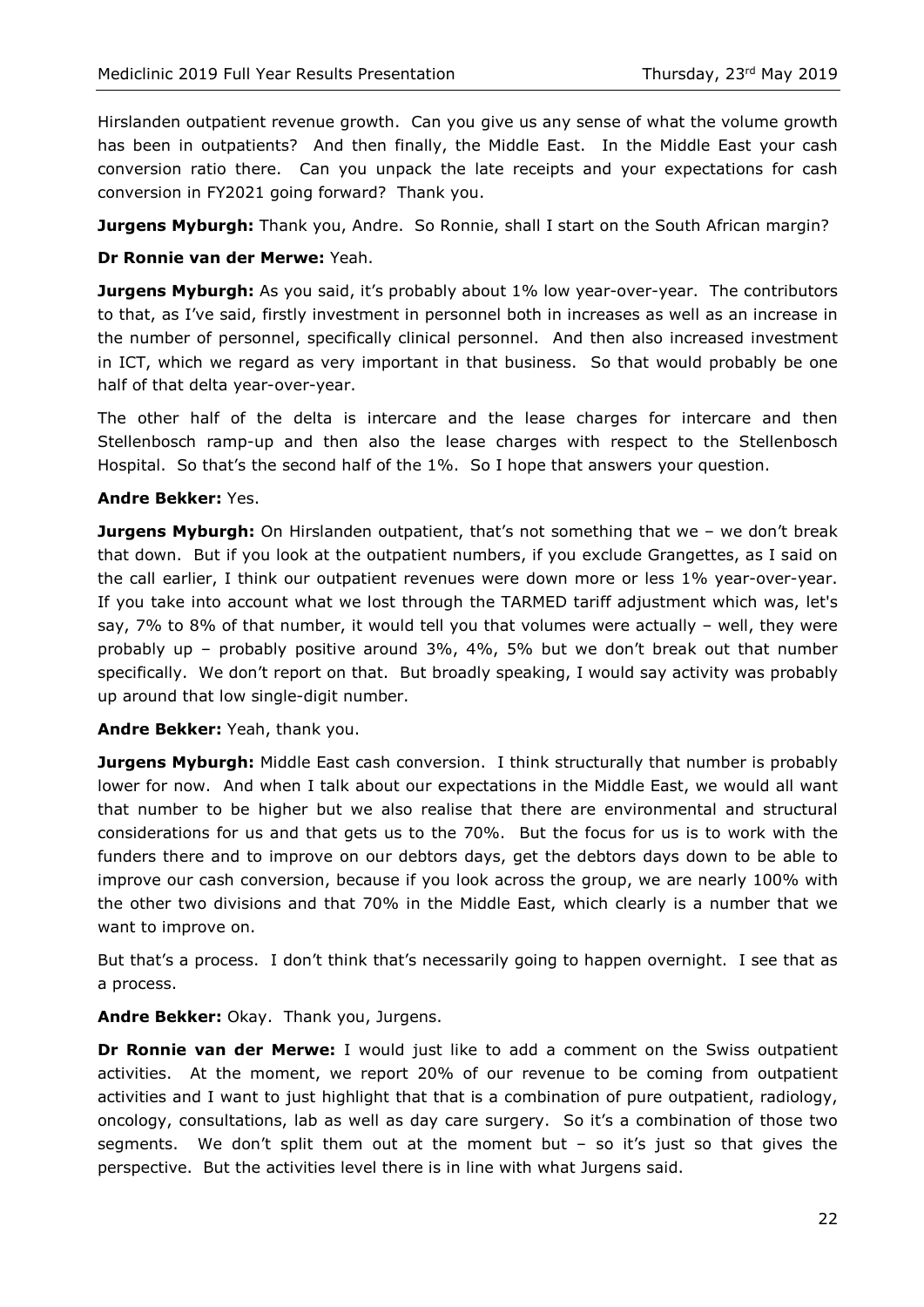**Andre Bekker:** Okay, thank you very much. If I may, just a follow-up question. I noticed in results note that Hirslanden outpatient team is evaluating sort of several opportunities. Does this comment relate to possible acquisitions within outpatient clinic space or what exactly are you trying to imply with that comment?

**Jurgens Myburgh:** I'm going to have - so few things, Andre. So we would look at organic expansion. We just recently completed the train station project near the clinic of St. Anna. And so similar projects to that would be the first consideration. The second consideration would be the continued adoption of our hospitals to be able to improve the efficiency with which we do the procedures. And I want to iterate again, as Ronnie said in the presentation, throughout our hospitals we have made progress but you can always improve on that and so that would be a second element.

And then thirdly, we would look for opportunistic acquisitions if we think it adds to our business model and if it comes with the right returns. But these would be small. You're not talking about big numbers. These would be small numbers.

**Andre Bekker:** Okay. Thanks so much, Jurgens.

**Jurgens Myburgh:** Thank you.

**Operator:** Thank you. And the last question comes from the line of Hans Bostrom from Credit Suisse. Please ask your question.

**Hans Bostrom (Credit Suisse):** Good morning, gentlemen. I had two or three questions as well. On the 2.2% lower revenue per admission in Switzerland, would you be able to break down what is the impact of the payer mix and what might be other factors contributing to that? And then on Jurgens earlier comment and interesting on the strategy you talk about Mediclinic no longer being just a acute care company and you get on your comments about integrating care chains but you are looking at other types of care modalities. If you wouldn't mind elaborating a bit more about that? And thirdly, I'm curious as to your comment about the dividend policy being continued on the introduction of IFRS 16 and the widen – as I'm understanding wider range of 25% to 35% debt and payout ratio if you wouldn't mind just giving us some understanding why that is? Thank you very much.

**Jurgens Myburgh:** Thank you, Hans. So on the 2.2%, I would say the majority of that is insurance mix change. There are some other tariff changes that always happen and always occur within that. But the majority of that would be the insurance mix change. On your question around the dividend policy, it really is just to  $-$  and please note that we didn't move the 25%. So we've just broadened the range proactively to say that through the extent that IFRS 16 has an impact on the earnings per se but not on the cash, maybe we should – maybe that could have an impact of what the dividend looks like relative to the earnings.

And so proactively to allow us into that situation, we've just broadened the range but we're not – there's no change to the policy itself. It really was triggered by IFRS 16 and its potential impact on earnings per share which is not – which doesn't have a cash impact.

And you would have seen in the notes and in some of the detail that the impact on IFRS – of IFRS 16 on our business is not that material but still it's just a proactive management of the difference between earnings and cash.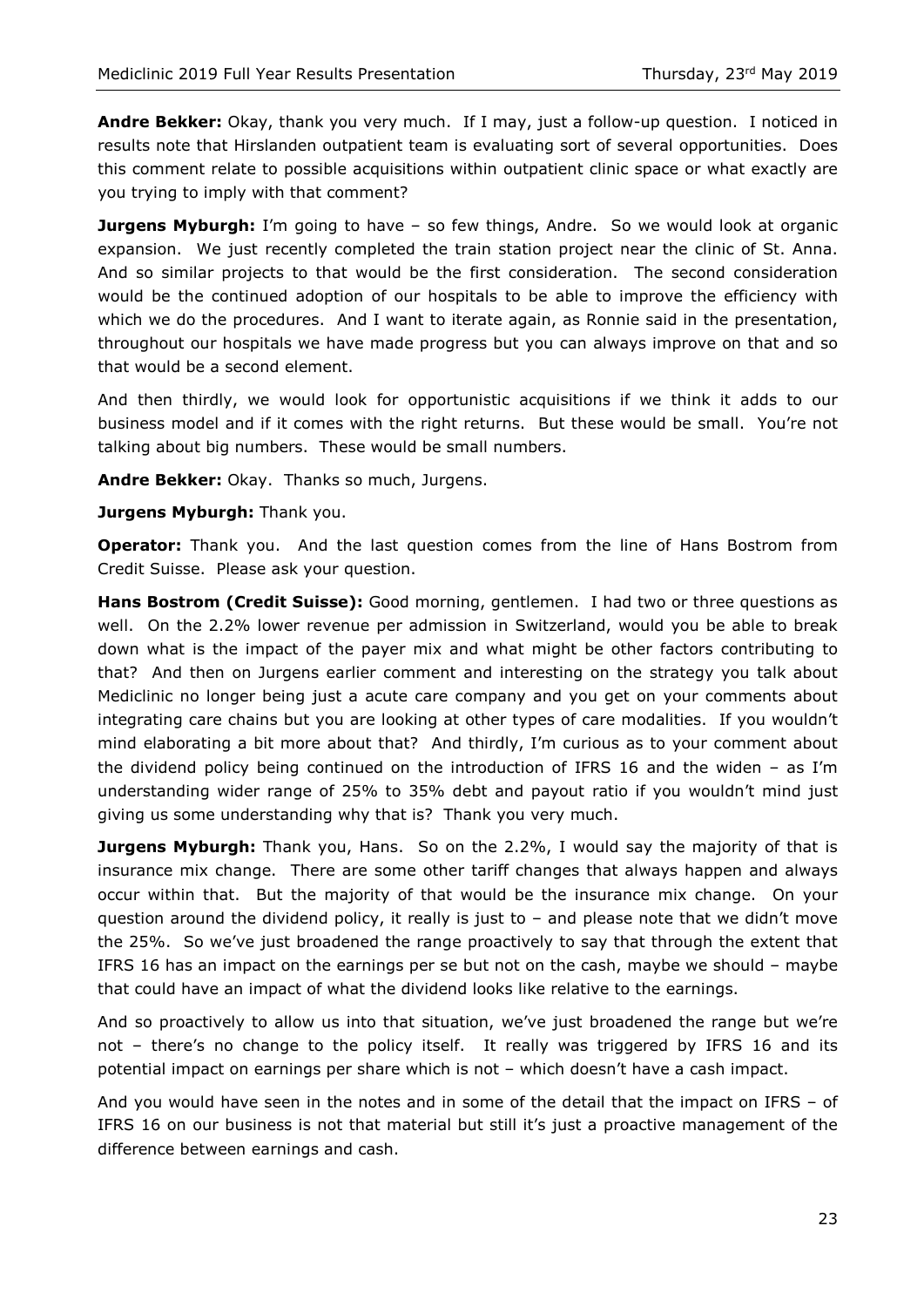**Dr Ronnie van der Merwe:** On your second question, Hans, about the strategy and the comment about us not being only in acute care business any longer. The way we look at it is that we are really very proficient at running acute care inpatient hospitals, specifically highend, highly specialised type of care and we have got quite a number of powerhouses, if I can call it that, big hospitals with high profiles that do very complex work and do it extremely well. And that is something that we will continue with because that is the core of our competencies if I can call it that way. That's the number one competency of Mediclinic and we will not do anything to compromise on that competency.

However, there are opportunities for us to strengthen our positions in that regard and that is to get involved in other care settings as well. And that is first and foremost to strengthen the positions of our big acute care hospitals and also to generate additional revenue. But the main focus is on providing our patients and their families with different care settings and a seamless movement of patients and their clinical information over long continuum of care in the different care settings.

So if you look at it for instance – just give you an example of intercare that we've invested in intercare on a day case clinics, so are we. But intercare has another competency and that is their sub-acute facilities. Obviously in the South African context but it's more long-term care. It's post-acute, that means it's – when patients come out of hospital and they have long-term rehabilitation or we look after in the longer term, those facilities then cater for those kind of patients. So that's the care setting. And we believe there are advantages in creating such a system where we provide acute care as well as post acute care and also pre-acute care. And that is what we will be focusing on in future as to broaden our scope of services and our care settings in order to improve our value proposition.

**Hans Bostrom:** And would you – coming onto Switzerland, is a very large market for postacute case. Is that the market you would entertain the idea of entering?

**Dr Ronnie van der Merwe:** We will be looking at continuum of care – the principals of continuum of care. As I explained it now, we will be looking at opportunities to that regard in all the markets we are in.

**Hans Bostrom:** Great. And can I go back to the question regarding the payer mix, insurance mix. I mean, one imagines that the reduction in tariff in some inpatient procedures are continued to be done on an inpatient basis but paid now on an outpatient rate would be a contributor to this decline of 2.2%. But do you mean that that's not particular significant then?

**Jurgens Myburgh:** No. Hans, the - that procedure now sits in the outpatient revenue bracket. So when I unpack inpatient activity, it excludes that now. So that lower tariff is actually reflected in the outpatient environment if I can put it that way. So what I'm comparing is kind of like-for-like if that makes sense.

**Hans Bostrom:** So could you give us a sense of how, A, the revenue base of procedures done actually on an inpatient basis but paid on an outpatient basis is? I'm trying to square the whole 4% to 5% or 3% to 5% volume growth rate than in the outpatient business that you gave earlier, whether that contains also [inaudible]? New base of inpatient procedures that weren't part of it previously, if you see what I mean.